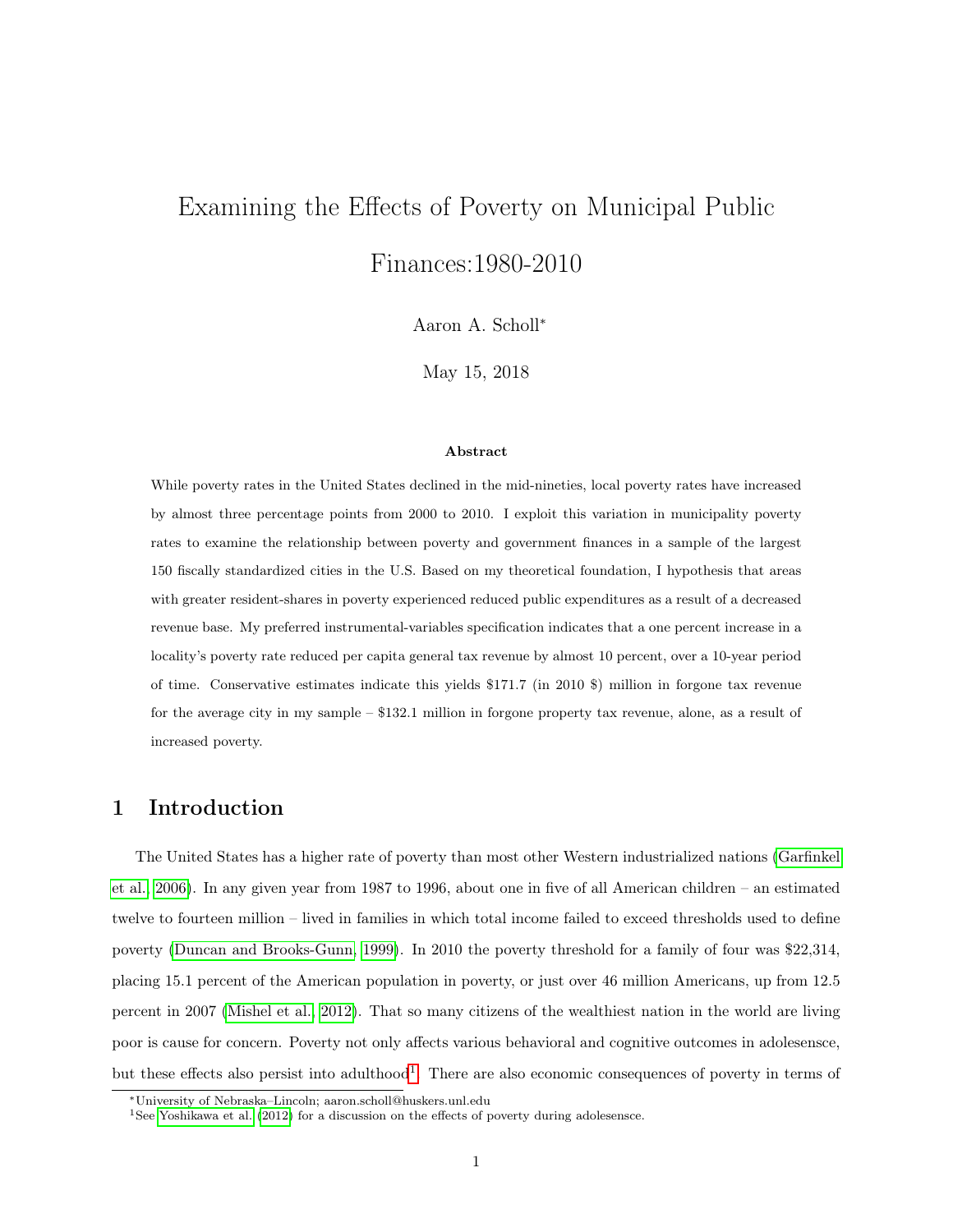forgone revenues, increased crime, and poorer health conditions [\(Holzer et al., 2007\)](#page-20-2). Moreover, the income that the poor might have earned represents a loss of output and forgone revenues that ultimately reduces the aggregate value of the economy. By this argument, it is not only fair and just to reduce poverty in the U.S., but may be in the nation's self-interest as well [\(Holzer et al., 2007\)](#page-20-2).

In this article, I examine the relationship between poverty and local public finances at the municipality level in the United States from 1980 to 2010. Specifically, I address the following question: how does poverty affect taxation, public expenditure, and components of each at the municipal level? Poverty burdens the rest of U.S. society and robs it of some of its productive potential. Expenditures on poverty reduction can be viewed as public or social investments, which generate returns to society over time in the form of higher real gross domestic product (GDP), reduced expenditures on welfare or healthcare problems, and improvements in everyone's quality of life. Viewed in this economic way, it is necessary to estimate the costs associated with poverty, as well as some sense of the returns on poverty reduction.

Rather than directly examing the effects of poverty on local government finances, much of the recent literature has focused on the effects of income inequality [\(Boustan et al., 2013;](#page-19-2) [Corcoran and Evans, 2010;](#page-19-3) [Hearey, 2016\)](#page-20-3); however, [Mishel et al.](#page-20-0) [\(2012\)](#page-20-0) document that income inequality was the largest contributor to increases in aggregate poverty levels from 1979-2007. While income inequality is of significant economic importance, it is most commonly measured using the Gini coefficient [\(Boustan et al., 2013;](#page-19-2) [Corcoran and](#page-19-3) [Evans, 2010;](#page-19-3) [Bigsten and Levin, 2001\)](#page-19-4). [Yitzhaki and Schechtman](#page-20-4) [\(2013\)](#page-20-4) discuss difficulties in using the Gini coefficient as it is a measure of dispersion, similar to that of the coefficient of variation, and thus, fails to capture important information on the population of interest<sup>[2](#page-1-0)</sup>. Furthermore, in relatively affluent communities, measuring inequality of wealth using the Gini coefficient lacks meaningful interpretation. That is, rather than focusing on the spread of the tails of the income distribution, as the Gini coefficient does, policymakers may have more interest in examining the left hand tail and its impact on the public sector. Thus, I focus on poverty rates in my analysis rather than measures of dispersion between the wealthy and poor.

My study has several advantages over existing empirical work. First, I implement a database that fiscally standardizes cities. This sample of the 150 largest fiscally standardized U.S. cities allows me to make meaningful local public finance comparisons at the city level. While some city governments provide a full array of public services, others share the responsibility with overlying independent governments. Because the delivery of public services is organized in very different ways across cities, previous work can be misleading in fiscal comparisons of municipal governments<sup>[3](#page-1-1)</sup>. Second, I develop an instumental variables strategy to

<span id="page-1-1"></span><span id="page-1-0"></span> $2$ See [Gini](#page-19-5) [\(1936\)](#page-19-5)for a discussion of the Gini coefficient.

<sup>3</sup>A list of the 150 fiscally standardized cities is available here: http://datatoolkits.lincolninst.edu/subcenters/fiscallystandardized-cities/sample-cities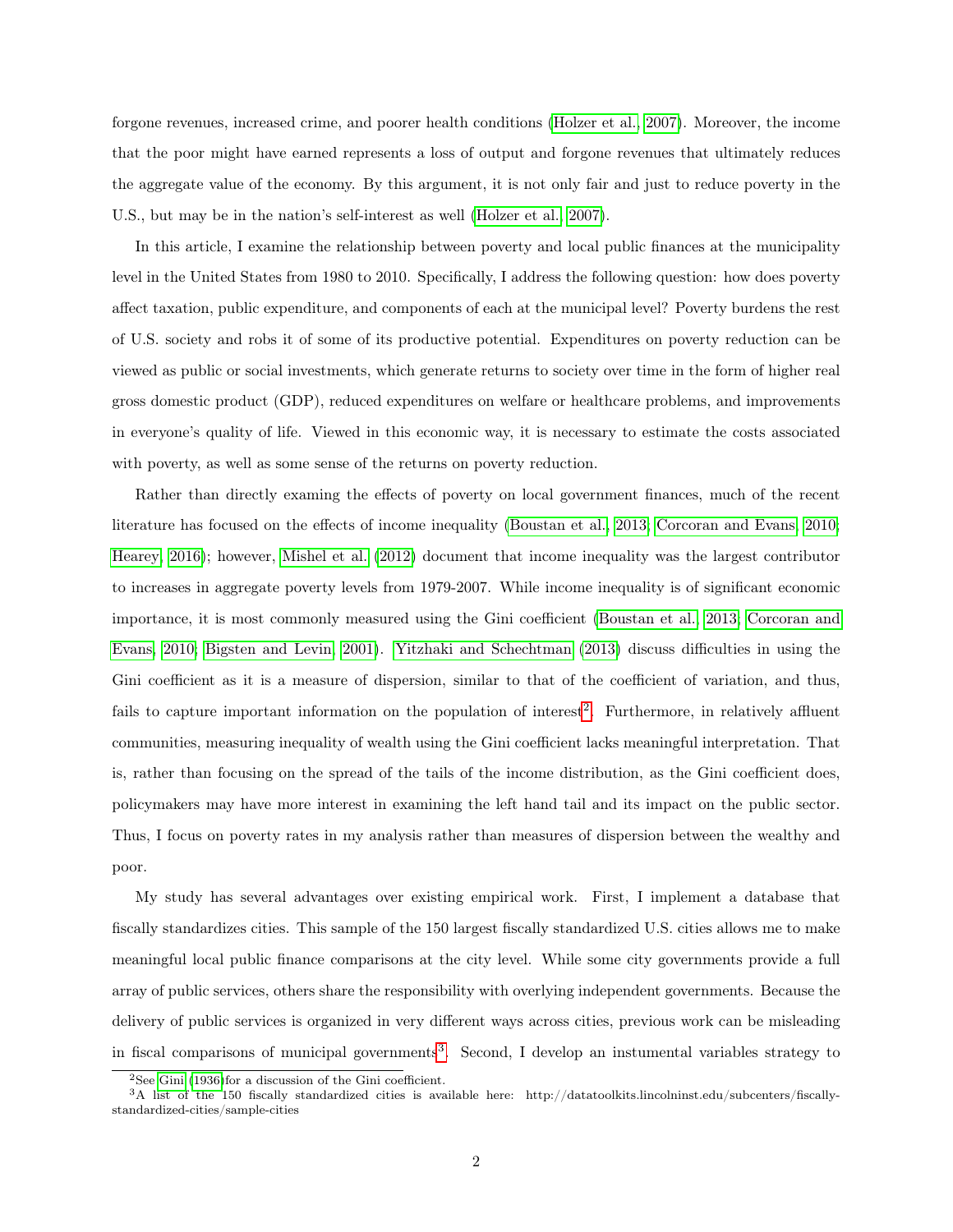mitigate concerns about potential reverse causality from endogenous sorting of households across localities. Specifically, I construct synthetic poverty rates in a city at a point in time by applying national trends in poverty to the initial (1980) poverty rate in an area. Third, I provide aggregate estimates as to how poverty has constrained components of local government finances over time.

Overall, I find evidence that increases in poverty reduce city-level tax revenue primarily through reductions in propety and sales tax revenues; however, this reduction in tax revenue is almost entirely offset by increased state aid. My IV estimate suggests that a one percent increase in a city's poverty rate reduces general tax revenue by almost 10 percent, or \$130 per capita over a 10-year period of time. In turn, state aid increases by almost nine percent, or \$101 per capita over that same period of time, as a result of a one percent increase in a city's poverty rate. I also find strong evidence that local governments who operate under unified city-county jurisdictions experience reductions in overall revenue. Specifically, a consolidated city-county government reduces its general revenue by almost 15 percent, or \$559 per capita over a 10-year period.

In terms of local expenditure, I find evidence that increases in poverty are associated with reduced expenditures on police services, fire protection, and highway maintenance. While my IV specification is estimated with greater imprecision, I find that under convential levels of significance a one percent increase in a city's poverty rate reduced fire protection services by 5 percent, or about \$7 per capita over a 10-year period of time. Additionally, my estimates suggest that residents who live in a city with a consolidated city-county government are penalized greatly. A consolidated city-county government reduces general expenditures by almost 20 percent, or \$735 per capita over a 10-year period of time. The largest of this expenditure reduction coming in the form of reduced healthcare expenditures–a reduction of 96 percent, or \$92 per capita over a 10-year period.

Lastly, I investigate the relationship between a municipality's racial composition and finances. My estimates suggest that a one percent increase in the share white is associated with an increase in general revenues of 1.2 percent, or \$46 per capita over a 10-year period; however, a one percent increase in a city's share of Hispanic population is associated with a 0.7 percent decline in general revenues over a 10-year period. In examining local expenditures, the significant relationship between the share of a city's population that is Hispanic and general expenditures remains. A one percent increase in the share Hispanic is associated with a decline in general expenditure of 0.8 percent over a 10-year period.

The remainder of the paper is organized as follows. The next section briefly discusses relevant literature as it relates to poverty, its determinants, and local government finances. Section 3 presents the theoretical foundation by which poverty affects municipal revenues and expenditures. Section 4 describes the data and methodology, including the fiscally standardized city dataset and IV approach, respectively. Section 5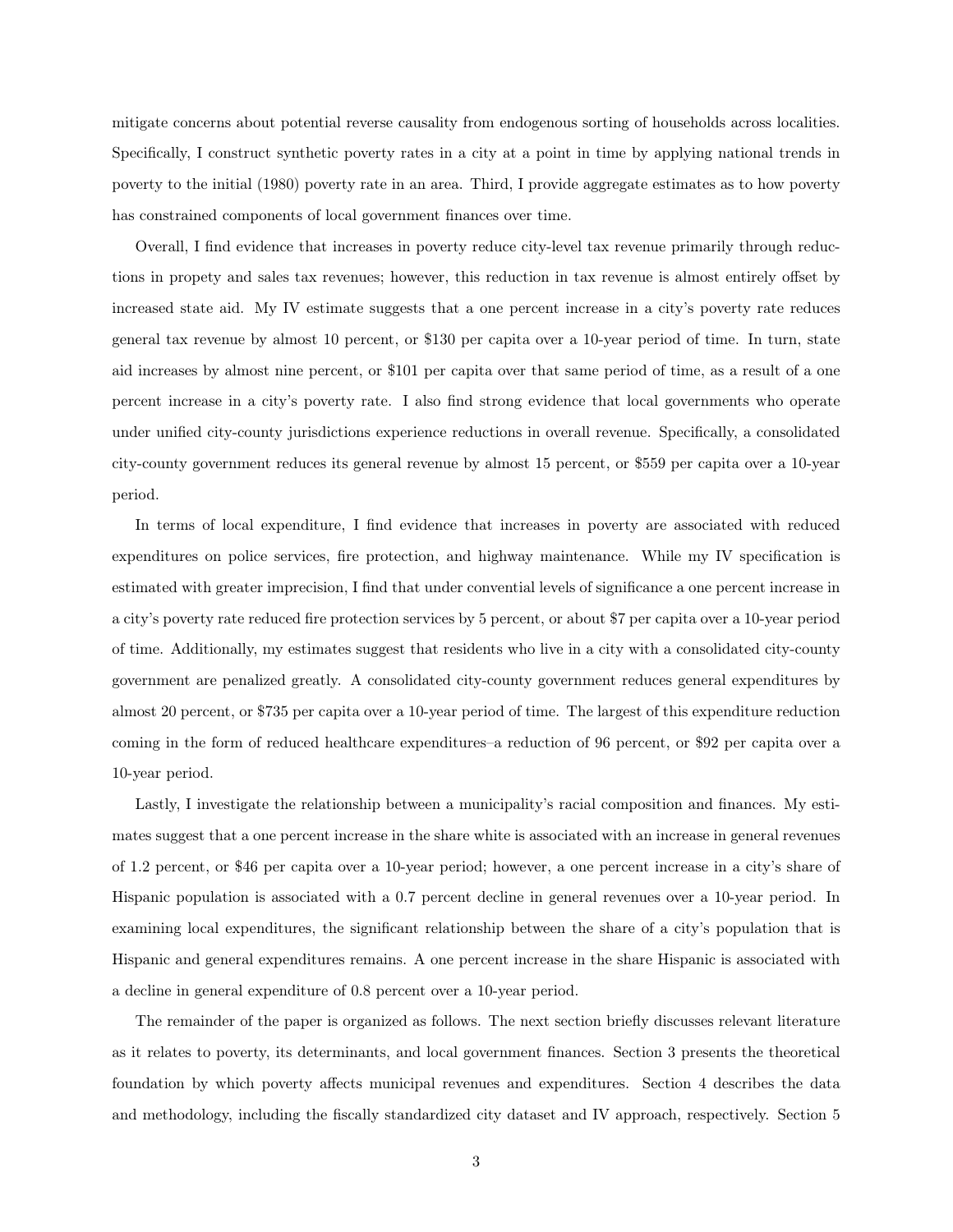presents the results describing the relationship between poverty and local public finances. Section 6 offers discussion and concluding remarks.

## 2 A Brief Review of the Literature

[Hoynes et al.](#page-20-5) [\(2006\)](#page-20-5) explore poverty trends in America from 1959 to 2003. While the U.S. experienced increases in real GDP per capita–more than doubling over the past 45 years–living standards among the poor have remained stagnate. The reasons for which remain largely a puzzle. Over this period, female labor-force participation grew explosively, the average level of education increased, and poverty among the elderly fell from 24.6 percent in 1970 to 10.2 percent in 2003 [\(Hoynes et al., 2006\)](#page-20-5). Consistent with my data, the authors document that the overall poverty rate in 2003 was 12.8 percent; however this rate is quite heterogeneous. Using data from the Current Population Survey, [Hoynes et al.](#page-20-5) [\(2006\)](#page-20-5) further explore poverty by subgroup. Their analysis shows that poverty was greater for females, nonmarried couples with children, blacks and Hispanics, and those with lower education levels. Most notably, 31.3 percent of families in which the head has less than a high school education are below the poverty line, compared to 9.6 percent of families in which the head has at least a high school education.

A vast literature consistently cites labor market opportunities as important determinants of local poverty levels. Some study poverty rates as they relate cyclically to unemployment spells [\(Hines Jr et al., 2001;](#page-20-6) [Hoynes, 2000\)](#page-20-7). Others focus on three separate factors: growth, inequality, and macroeconomic conditions. [Blank et al.](#page-19-6) [\(1993\)](#page-19-6) estimate that the growth of wage inequality reduced average incomes in the lowest two quintiles of the income distribution by 4 percent, while increasing those in the top three quintiles by 3 percent, over the 1980s. [Blank et al.](#page-19-6) [\(1993\)](#page-19-6) further show that the changing composition of those in poverty offset the decline in incomes for those in the lowest two quintiles. That is, while growth in income inequality increased poverty for low-income earners, improvements in the living standards of the elderly offset increases in poverty, leaving the rate largely unchanged over the 1980s. Furthermore, [Bigsten and Levin](#page-19-4) [\(2001\)](#page-19-4) document that countries enjoying economic growth have also been successful in reducing poverty levels; however, the strength of this relationship largely depends on the landscape of the income distribution. The authors document that rapid growth and an improved income distribution, have reduced poverty the fastest.

In the current analysis, I am interested in studying the effects of poverty on local government finances. [Holzer et al.](#page-20-2) [\(2007\)](#page-20-2) study the economic costs of children growing up poor in the United States. Their estimates suggest that the costs associated with childhood poverty total \$500 billion per year, or the equilavent of 4 percent of GDP. In examining other economic costs, [Holzer et al.](#page-20-2) [\(2007\)](#page-20-2) estimate that the annual incidence of crime attributable to poverty is 20 percent. Lastly, the authors estimate forgone "health capital",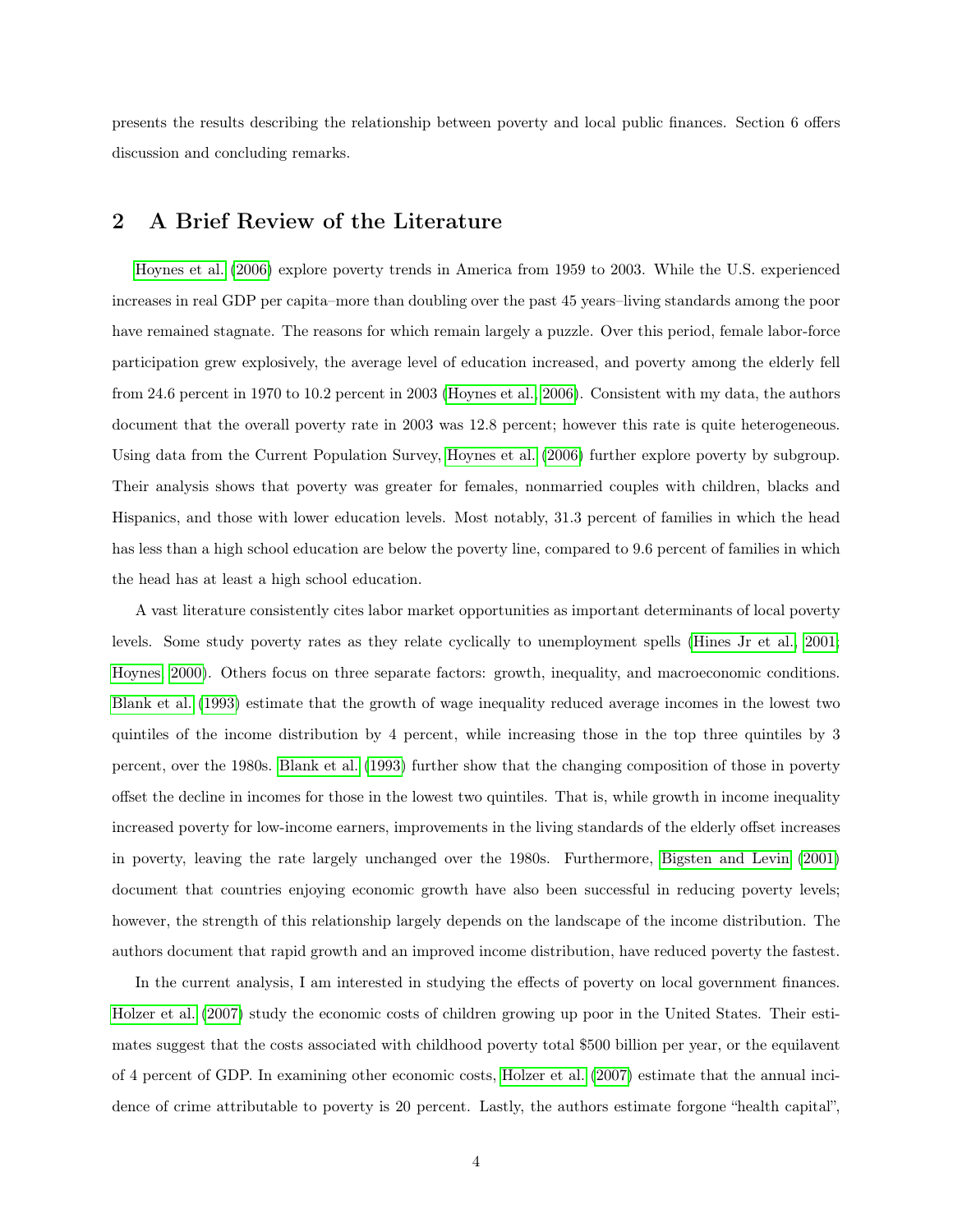in terms of the economic value of lost quantity and quality of life. [Holzer et al.](#page-20-2) [\(2007\)](#page-20-2) estimate lost "health capital" to be about \$149 billion per year, assuming a poverty rate of 15 percent–lower than the rate found in my sample of cities.

Instead of focusing on those in the left-hand tail of the income distribution, [Boustan et al.](#page-19-2) [\(2013\)](#page-19-2) measure the impact of the change between the high- and low-ends of income distribution on local public finances. Overall, the authors find that an increasing income distribution is related with larger increases in tax revenues and faster growth in public expenditures at municipality and school district levels. Their estimates suggest a 4 to 5 point increase in the Gini coefficient, the average magnitude of change experienced from 1970 to 2000, increased local expenditure by \$88 per resident. This increase in expenditure was used to fund increased services like police and fire protection and infrastructure maintenance. At the school district level, increased income inequality changed the composition of revenue. Increases in within school district-generated revenue, as a result of increased income inequality, were almost entirely offset by reductions in state aid.

My analysis most closely resembles the analysis found in [Boustan et al.](#page-19-2) [\(2013\)](#page-19-2); however, there are several key distinctions. First, I focus on a sample of fiscally standardized cities to ensure that comparisons of local public finances across cities are fair. Second, my analysis may be more relevant for policymakers as I restrict my focus to the most vulnerable population–those below the poverty threshold. Lastly, I contribute to the literature by providing city-level aggregate measures of costs associated with local poverty rates.

### 3 Theoretical Foundation

In this section, I present theoretical framework examining the relationship between poverty and a city's public financing. The general idea is based upon the Peacock-Wiseman Hypothesis [\(Peacock, 2004\)](#page-20-8) suggesting that public expenditure increases as income growth increases. In this case, I am interested in effects working in the opposite direction. That is, the effect of declining incomes–measured in terms of increased poverty–on local public financing. I adopt the model developed in [Borge and Rattsø](#page-19-7) [\(2004\)](#page-19-7) to study this relationship. The key insight to the model, as first applied in [Meltzer and Richard](#page-20-9) [\(1981\)](#page-20-9), is that when the median voter has less income than the mean, the typical income distribution observed, the decisive median voter will apply forms of taxation for redistribution. Below presents a stylized model of local governments choosing between a consumption tax and redistributive tax, such as the property tax, to finance local public services at the margin<sup>[4](#page-4-0)</sup>:

The community comprises of  $N$  voters with identical Cobb-Douglas utility functions:

<span id="page-4-0"></span><sup>4</sup>For a full discussion of the model and its assumptions see [Borge and Rattsø](#page-19-7) [\(2004\)](#page-19-7).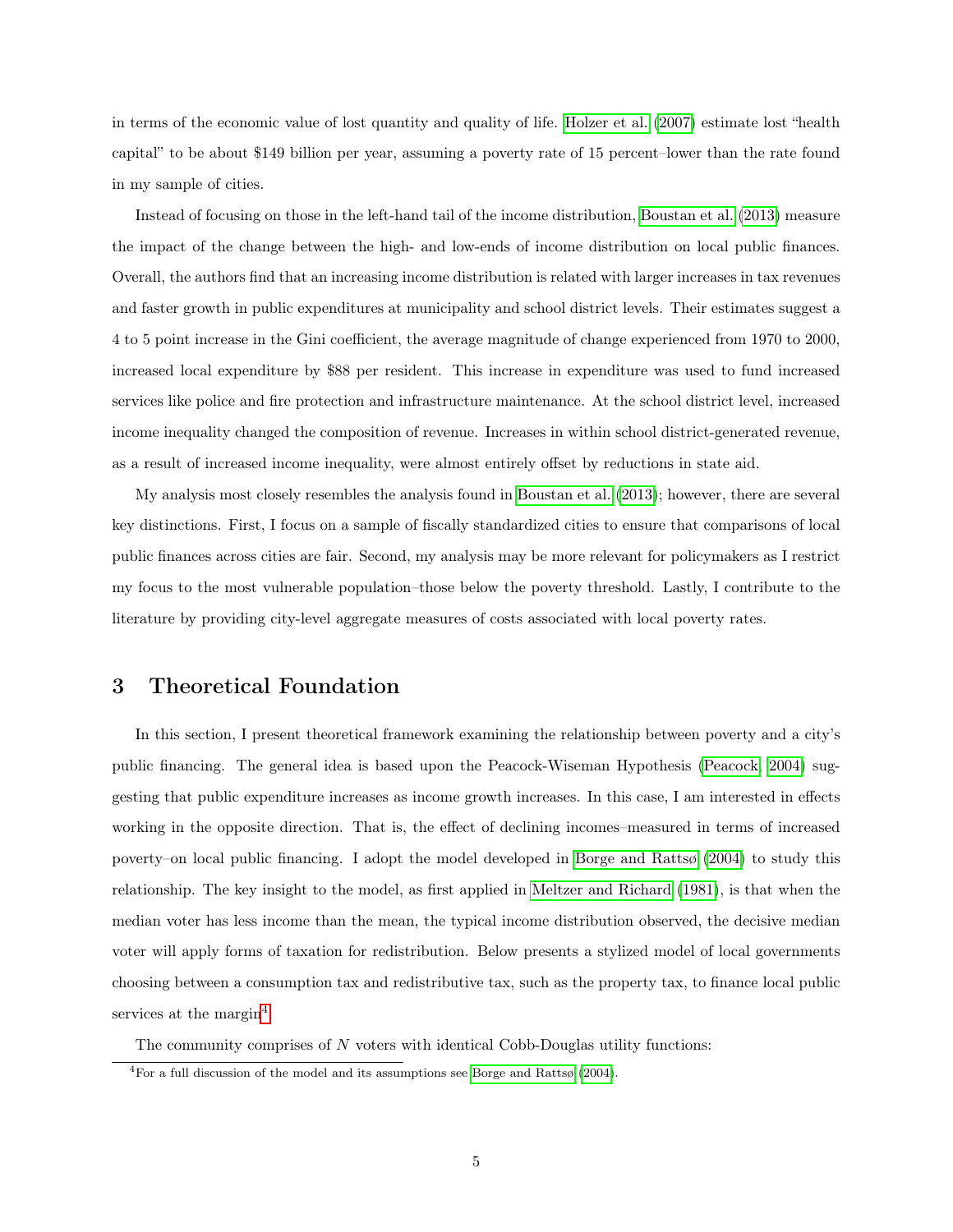$$
U_i = c_i^{\alpha} h_i^{1-\alpha} g^{\beta}, \quad 0 < \alpha < 1, \ \beta > 0, \ i = 1, ..., N
$$
 (1)

The utility function includes private consumption  $(c)$ , housing  $(h)$  and per capita provision of local public services  $(g)$ . The individual voter chooses a mix of private consumption and housing by solving the following maximization problem:

$$
\max_{c_i, h_i} c_i^{\alpha} h_i^{1-\alpha} \quad s.t. \quad c_i + (1+t)h_i = y_i - f. \tag{2}
$$

The voters have different exogenous income  $(y_i)$  that finances private consumption, housing and the consumption tax  $(f)$ . The market prices of private consumption and housing are normalized to unity, and the gross price of housing is  $1+t$  where t is the property tax rate. Housing supply is perfectly elastic. Individual optimization of equation (2) yields the following demand functions for private consumption and housing:

$$
c_i = \alpha(y_i - f),
$$
  

$$
h_i = \frac{1 - \alpha}{1 + t}(y_i - f).
$$
 (3)

Substituting the demand functions into the utility function, yields the indirect utility function:

$$
W_i = A(1+t)^{\alpha-1}(y_i - f)g^{\beta}, \text{ where } A = \alpha^{\alpha}(1-\alpha)^{1-\alpha}.
$$
 (4)

The property tax rate, the consumption tax, and the provision of local public services are determined by political decision-making. The political choice set is restricted by the local government budget constraint as:

$$
g = th + f + l.\tag{5}
$$

The unit cost of local public services is normalized to unity, and  $h$  is the average housing demand and  $l$ per capita grants from the central government. Inserting the government budget constraint, I can write the indirect utility function as a function of  $t$  and  $f$ , the policy instruments:

$$
W_i = A(1+t)^{\alpha-1}(y_i - f)(th + f + l)^{\beta}.
$$
\n(6)

By restricting preferences to the class of intermediate preferences, a majority rule equilibrium can be ob-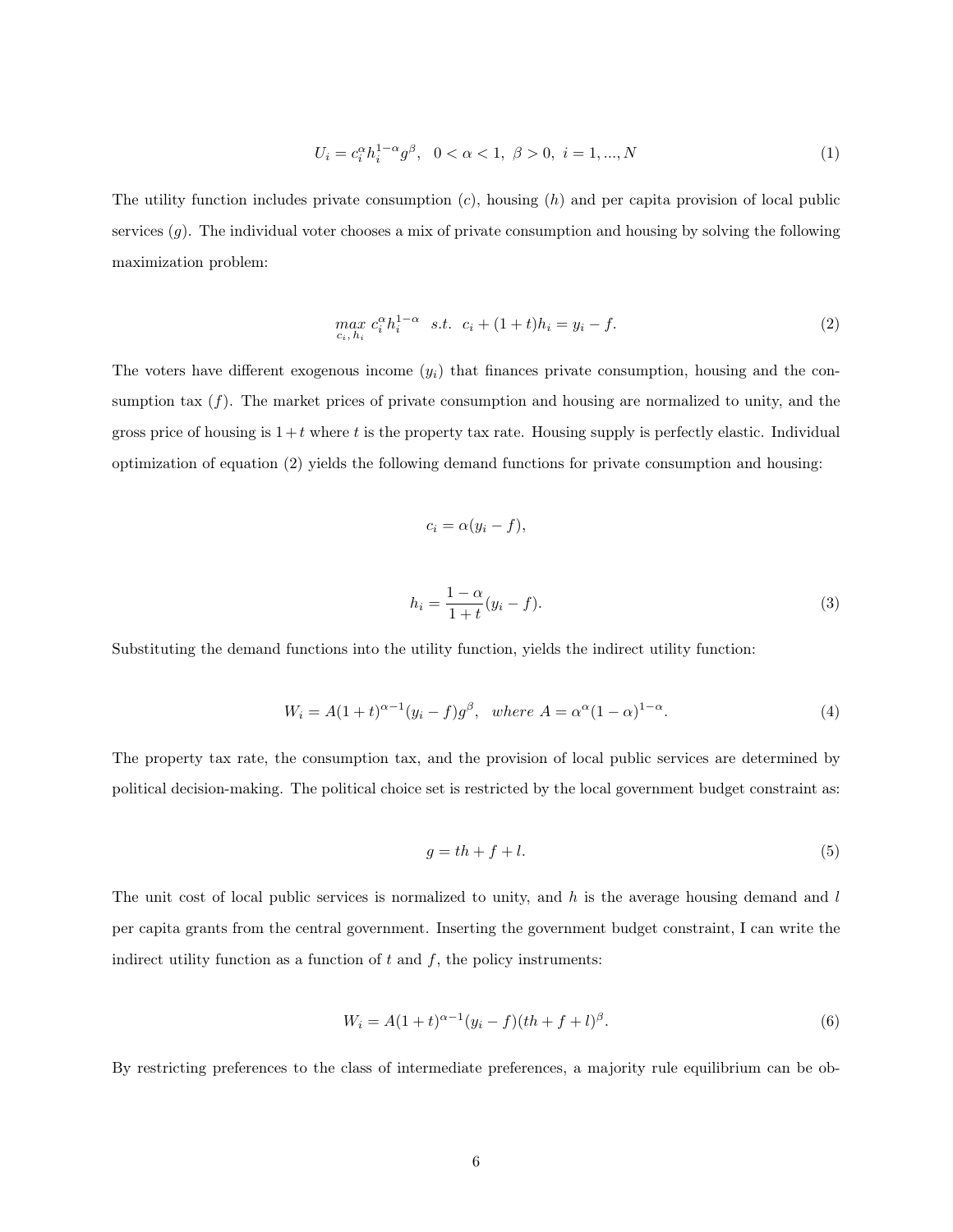tained<sup>[5](#page-6-0)</sup>. The condition for intermediate preferences is shown in the following form of the indirect utility function:

$$
W_i = J(f, t) + K(y_i)H(f, t),\tag{7}
$$

where  $K(y_i)$  is monotonic in  $y_i$ , and  $J(f, t)$  and  $H(f, t)$  are common to all voters. By substitution,  $J(f, t)$  $-A(1+t)^{\alpha-1}(th+f+l)^{\beta}f$ ,  $H(f,t) = A(1+t)^{\alpha-1}(th+f+l)^{\beta}$  and  $K(y_i) = y_i$ . The political equilibrium is the policy preferred by the voter with median income, and is characterized by:

$$
\frac{\partial W_m}{\partial f} = \frac{\partial W_m}{\partial t} = 0,\tag{8}
$$

where subscript  $m$  denotes the voter with median income. The equilibrium property tax rate and consumption tax are determined by median income, mean income and central government grants. Under a normal distribution where median income equals mean income, the solution implies a zero property tax (redistributive tax) and public goods are financed by a consumption tax only. With a typical right-skewed income distribution the property tax rate will be positive. The effect of more unequal distribution can be found by investigating equation (8). Comparative static analysis with respect to the median income yields the following impacts on policy choice:

$$
\frac{\partial f}{\partial y_m} > 0, \quad \frac{\partial t}{\partial y_m} < 0, \quad \frac{\partial g}{\partial y_m} > 0.
$$
\n(9)

The results in expression (9) show that higher median income (holding mean income constant) will change both the tax structure and level of local government spending. This reflects that a relatively more wealthy median voter prefers less redistribution, and less redistribution is achieved by shifting the financing from the redistributive tax (property tax) to the consumption tax. The increase in the consumption tax revenue more than offsets the reduction in the redistibutive tax and is reflected by an increase in local public services, g.

For the purposes of this research, our main interests lie in estimating the relationship between poverty, the redistributive tax, and local government expenditure. As the poverty rate increases, the share of the city's population that is in poverty increases. That is, the wealth of the median voter decreases, or  $\partial y_m/\partial P_{overty}$  Rate < 0. Thus, our compartive statics of interest become:

$$
\frac{\partial t}{\partial Powerty\ Rate} > 0, \quad \frac{\partial g}{\partial Powerty\ Rate} < 0.
$$
 (10)

Expression (10) presents the empirical hypotheses of this research. That is, as poverty increases, I expect

<span id="page-6-0"></span> $5B$ orge and Rattsø [\(2004\)](#page-19-7) provide a more detailed discussion of the restriction to intermediate preferences.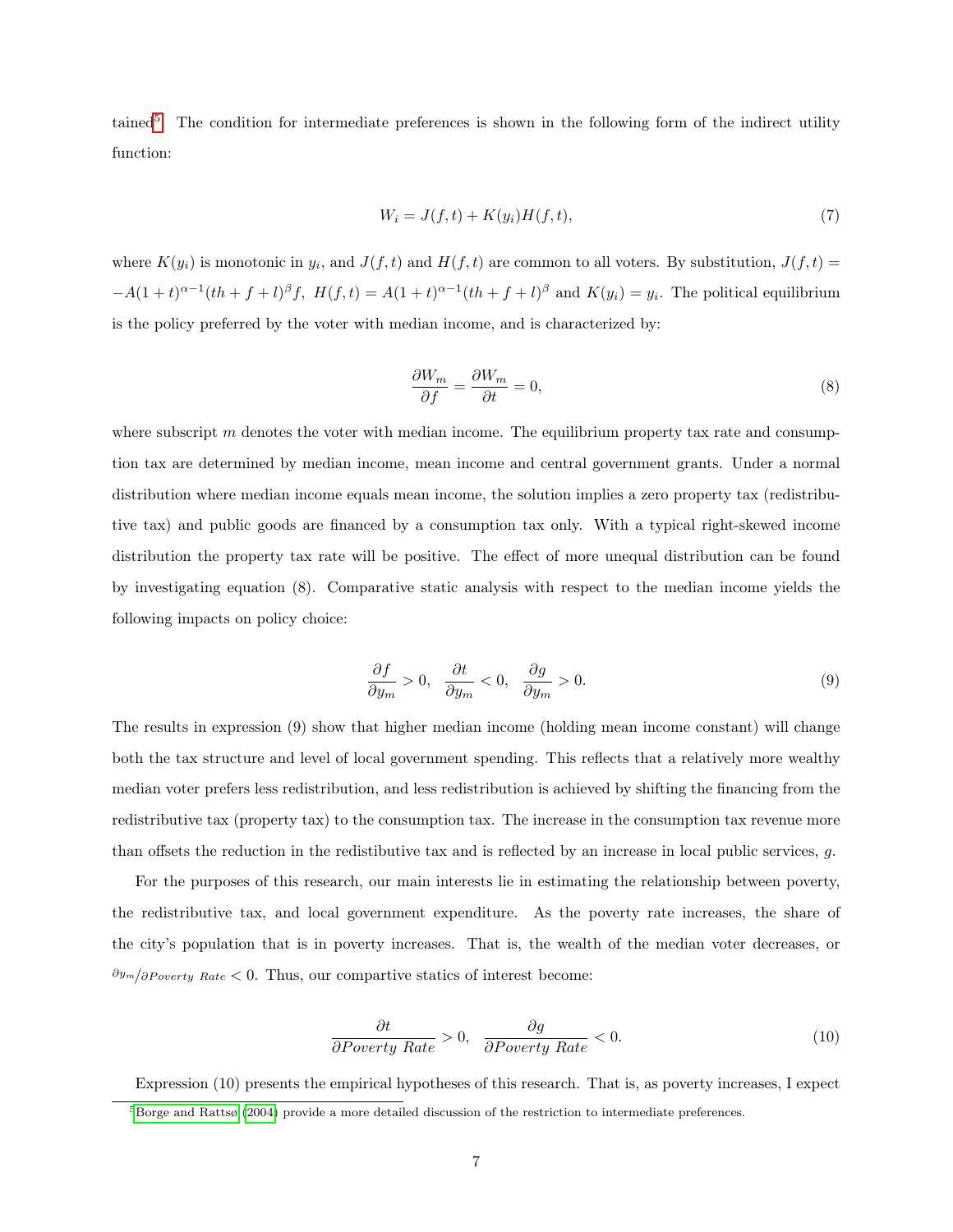to find increases in redistributive tax revenue, such as federal and state aid, property tax, welfare programs, etc; however, as the poverty rate increases and the median voter's income is reduced, the government is further constrained in providing local public services. The following econometric analysis focuses on how poverty affects local government revenues and expenditures in the largest 150 fiscally standardized cities in the U.S.

## 4 Empirical Analysis

#### 4.1 Data Sources and Descriptive Statistics

I collect decadal data on poverty rates and municipality characteristics from 1980 to 2010 in the 150 largest U.S. cities. County poverty rate data come from the U.S. Census Bureau's Historical County Level Poverty Estimates<sup>[6](#page-7-0)</sup>. In addition to poverty rates, I collect municipality characteristics from a variety of sources. I collect city population and whether the locality operates within a unified city-county jurisdiction from the fiscally standardized city (FiSC) database. I discuss the FiSC data in greater detail while describing a city's public finances. County-level demographic characteristics including share white, black, Hispanic, and age 65+ come from the U.S. Census Bureau's Population and Housing Unit Estimates Program[7](#page-7-1) . Lastly, I collect average weekly wage data at the county level from the Burea of Labor Statistics Quarterly Census of Employment and Wages<sup>[8](#page-7-2)</sup>. All monetary variables are reported in year 2010 dollars. Table [1](#page-8-0) presents descriptive statistics on these variables from 1980 to 2010.

Poverty rates grew modestly from 1980 to 2000 where they reached 13.41 percent in 1990 before declining in 2000; however, in more recent times poverty has greatly increased in the U.S.–by almost three percentage points–to almost 16 percent<sup>[9](#page-7-3)</sup>. Heterogeneity in poverty across localities is demonstrated by large standard deviations, and further distinguished by the maximum poverty rate over time. Note that the maximum poverty rate is relatively unchanged from 2000 to 2010, but average poverty rose dramatically, by 22.5 percent, in this last time period. This indicates that while poverty may not be worsening in already poor areas, more areas are impoverished relative to 2000. Increases in poverty rates and growing average weekly wages further document the growing inequality between the rich and poor. Also, note that counties have become more racially diversified over time as the share of Hispanic and black citizens has increased greatly since 1980.

Per capita detailed data on public finances for 150 of the largest U.S. cities come from the fiscally

<span id="page-7-0"></span><sup>6</sup>https://www.census.gov/library/visualizations/time-series/demo/census-poverty-tool.html

<span id="page-7-1"></span><sup>7</sup>https://www.census.gov/programs-surveys/popest/data/tables.html

<span id="page-7-2"></span><sup>8</sup>https://www.bls.gov/cew/

<span id="page-7-3"></span><sup>9</sup>[Edin and Shaefer](#page-19-8) [\(2013\)](#page-19-8) document and discuss the rapid expansion of extreme poverty from 1996 to 2011.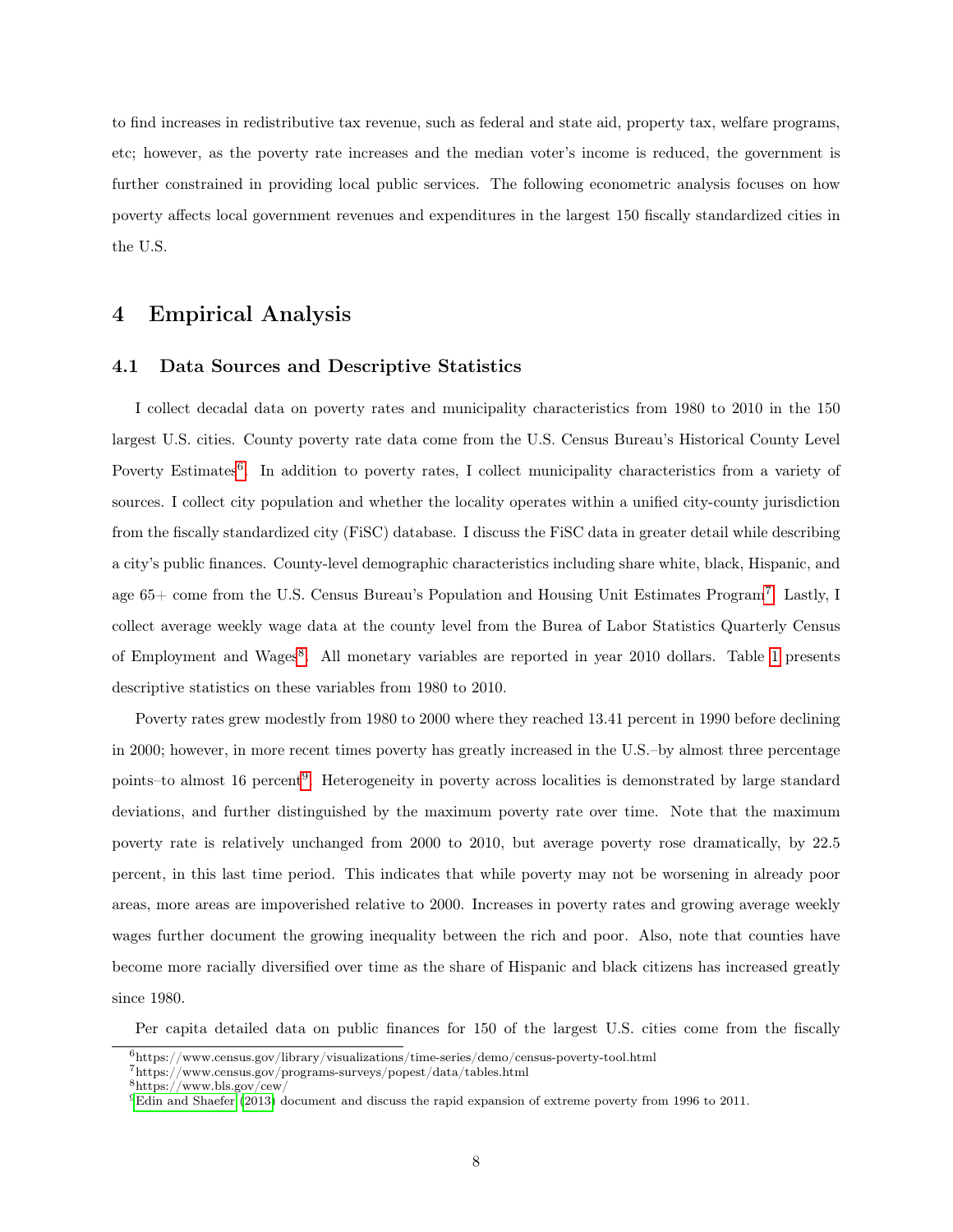|                                            |          |          | Year     |          |
|--------------------------------------------|----------|----------|----------|----------|
| Variable                                   | 1980     | 1990     | 2000     | 2010     |
| Poverty rate $(\%)$                        | 12.20    | 13.41    | 12.96    | 15.88    |
|                                            | (4.13)   | (4.81)   | (4.48)   | (4.40)   |
| Maximum poverty rate $(\%)$                | 26.41    | 31.60    | 27.90    | 27.24    |
| Consolidated city-county government $(\%)$ | 16.67    | 16.67    | 18.67    | 19.33    |
|                                            | (37.39)  | (37.39)  | (39.10)  | (39.62)  |
| Average weekly wage (in 2010 \$)           | 626.42   | 673.15   | 817.79   | 884.55   |
|                                            | (91.53)  | (111.22) | (195.45) | (201.94) |
| city population $(1,000s)$                 | 351.43   | 377.07   | 409.76   | 431.74   |
|                                            | (689.00) | (713.75) | (767.75) | (784.26) |
| Share white $(\%)$                         | 84.19    | 81.62    | 77.84    | 74.69    |
|                                            | (13.66)  | (14.14)  | (15.04)  | (14.94)  |
| Share black $(\%)$                         | 13.67    | 14.71    | 15.87    | 16.59    |
|                                            | (13.82)  | (14.41)  | (15.46)  | (15.36)  |
| Share hispanic $(\%)$                      | N/A      | 9.14     | 12.71    | 16.25    |
|                                            |          | (12.82)  | (14.92)  | (16.21)  |
| Share age $65+$ $(\%)$                     | 10.33    | 11.54    | 11.51    | 11.15    |
|                                            | (2.95)   | (2.76)   | (2.38)   | (2.26)   |
| N                                          | 150      | 150      | 150      | 150      |

<span id="page-8-0"></span>Table 1: Average Fiscally Standardized City Characteristics, 1980-2010

Note: Poverty rates reflect the percent in poverty at the county-level for the calendar year. Maximum poverty rate is the maximum poverty rate for the respective year. Consolidated city-county government is the percentage of cities that have been merged into one unified jursidiction. Average weekly wage is reported in 2010 dollars. City population is reported in 1,000s. Share white, black, hispanic, and age  $65+$  is the percentage of the county population of the respective demographic. Standard deviations are reported in parentheses.

standardized city (FiSC) database. While some city governments provide a full array of public services, others share the responsibility with overlying independent governments. The FiSC database accounts for these differences by adding up revenues and expenditures for the city government and an appropriate share of revenues and expenditures from overlying counties, school districts, and special districts. For example, spending by the city government in Las Vegas, NV accounts for about one-quarter of all local government expenditures, while in Boston, MA, where there are neither overlying county governments nor independent school districts, the city government spending pays for almost all local government public services. Thus, it is crucial to account for differences across cities when making fiscal comparisons. Tables [2](#page-9-0) and [3](#page-9-1) provide descriptive statistics for revenue and expenditure by detailed category over time, respectively.

In examining average revenue and its components, it is clear that the per capita fiscal size of the government has increased tremendously over the last four decades. In real terms, general revenue per capita grew from about \$2700 in 1980 to almost \$5000 in 2010, or over 90 percent throughout four decades. Notably, intergovernmental transfers shifted from federal sources to state sources during the 1990s and early 2000s; however, federal aid again increased by 52 percent in the most recent decade. As the size of local governments grew during this time, so did the range of services offered by the government. Direct charges for public services increased by over 100 percent to \$886 per person in 2010. Operating on the basis of balanced budgeting, expenditure statistics are similar and discussed in Table [3.](#page-9-1)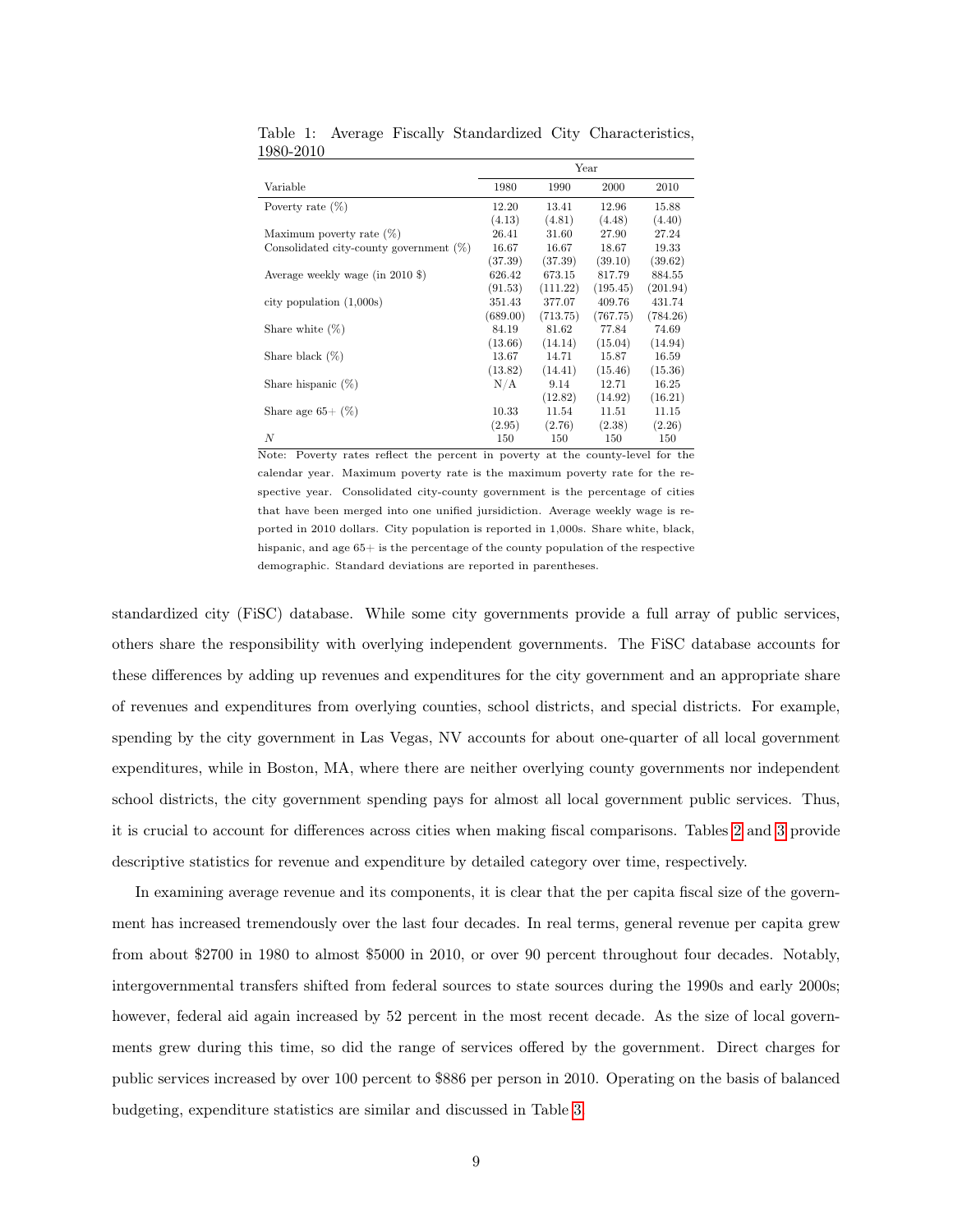|                       |          |           | Year      |           |
|-----------------------|----------|-----------|-----------|-----------|
| Variable              | 1980     | 1990      | 2000      | 2010      |
| General revenue       | 2568.59  | 3402.65   | 4260.04   | 4966.22   |
|                       | (838.49) | (1154.64) | (1336.89) | (1712.90) |
| City revenue          | 1472.80  | 2203.34   | 2606.72   | 3034.42   |
|                       | (468.35) | (770.00)  | (952.60)  | (1210.88) |
| Federal aid           | 336.70   | 190.81    | 246.64    | 375.95    |
|                       | (266.29) | (267.83)  | (286.14)  | (493.83)  |
| State aid             | 759.29   | 1008.47   | 1406.65   | 1555.77   |
|                       | (367.02) | (536.66)  | (669.21)  | (762.97)  |
| Tax revenue           | 932.46   | 1296.36   | 1542.66   | 1832.27   |
|                       | (347.19) | (534.67)  | (652.36)  | (793.91)  |
| Property tax          | 660.91   | 899.75    | 1003.45   | 1246.95   |
|                       | (247.94) | (340.50)  | (363.36)  | (470.97)  |
| Sales tax             | 166.93   | 244.92    | 335.84    | 379.31    |
|                       | (169.37) | (221.07)  | (302.75)  | (317.21)  |
| Direct charges        | 342.35   | 533.28    | 705.81    | 886.15    |
|                       | (230.21) | (338.47)  | (469.44)  | (663.42)  |
| Misc. general revenue | 197.77   | 373.85    | 358.23    | 316.05    |
|                       | (96.62)  | (223.15)  | (171.22)  | (217.27)  |

<span id="page-9-0"></span>Table 2: Average Fiscally Standardized City Revenue and Components, 1980-2010

Note: Revenues are reported in per capita terms in 2010 dollars. Federal aid and state aid reflect intergovernmental transfers to the city. Tax revenue reflects general tax revenue collected in the city. Property tax and sales tax revenue are the largest two components of tax revenue collected by the city. Direct charges are current charges for services provided by the city. Standard deviations are reported in parentheses.

|                                                                      |          |           | Year      |           |
|----------------------------------------------------------------------|----------|-----------|-----------|-----------|
| Variable                                                             | 1980     | 1990      | 2000      | 2010      |
| General expenditure                                                  | 2507.69  | 3397.5    | 4159.27   | 5008.27   |
|                                                                      | (789.46) | (1160.22) | (1295.32) | (1781.58) |
| Police expenditure                                                   | 168.18   | 221.93    | 297.17    | 364.46    |
|                                                                      | (68.78)  | (86.04)   | (104.46)  | (135.76)  |
| Fire services                                                        | 103.52   | 128.85    | 154.41    | 193.73    |
|                                                                      | (43.85)  | (45.84)   | (52.95)   | (76.96)   |
| Highway expenditure                                                  | 138.33   | 167.54    | 187.41    | 213.32    |
|                                                                      | (66.82)  | (82.68)   | (101.33)  | (125.88)  |
| Welfare expenditure                                                  | 101.18   | 132.36    | 146.40    | 166.64    |
|                                                                      | (171.62) | (216.53)  | (268.26)  | (396.21)  |
| Hospital expenditure                                                 | 123.11   | 153.90    | 186.57    | 255.36    |
|                                                                      | (189.46) | (272.74)  | (440.25)  | (607.78)  |
| Healthcare expenditure                                               | 47.81    | 75.75     | 117.16    | 142.56    |
|                                                                      | (36.58)  | (63.56)   | (116.99)  | (158.11)  |
| Misc. expenditure                                                    | 200.40   | 205.70    | 275.83    | 358.52    |
|                                                                      | (176.58) | (195.58)  | (225.33)  | (276.48)  |
| Note: Expenditures are reported in per capita terms in 2010 dollars. |          |           |           | Standard  |

<span id="page-9-1"></span>Table 3: Average Fiscally Standardized City Expenditure and Components, 1980-2010

deviations are reported in parentheses.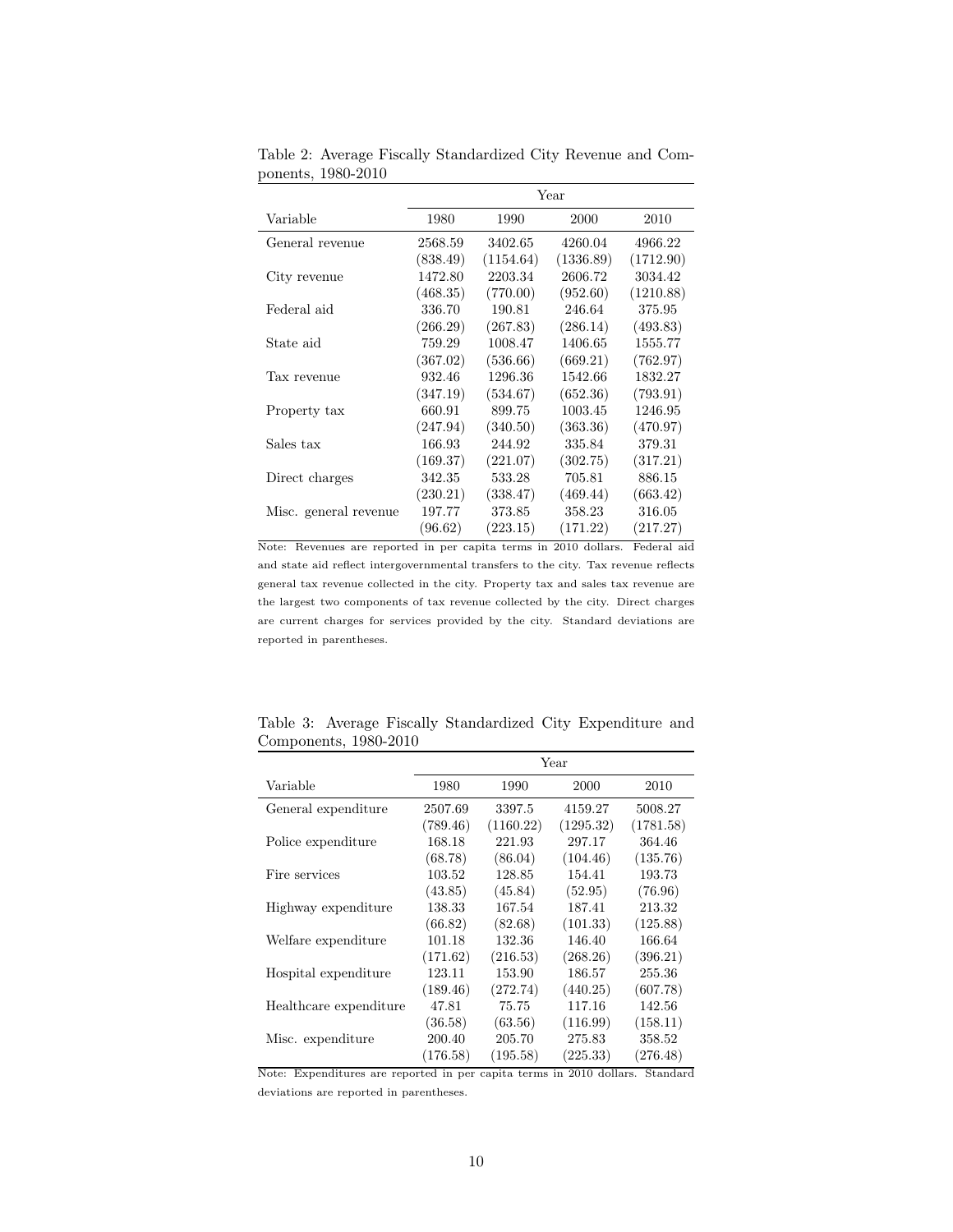Real expenditure levels increased by almost 100 percent from about \$2508 per capita in 1980 to \$5008 per capita in 2010. The largest component of this growth came in the form of increases to local police forces–also almost increasing by 100 percent. While poverty increased significantly over this period, welfare expenditures did not keep pace. Welfare expenditure grew the slowest, increasing by only about \$65 per person in real terms; however, both hospital and healthcare expenditures increased by 101 percent and about 200 percent, respectively over this four decade time span. Next, I will present the empirical methodology in examining how poverty rates affect local public finances.

#### <span id="page-10-0"></span>4.2 Empirical Methodology

My empirical analysis is composed of two parts. The first component implements an Ordinary Least Squares (OLS) approach in order to identify the existence of a relationship between poverty and municipal government finances. The second strategy uses an Instrumental Variables (IV) approach in which plausibly exogenous shocks are applied to a city's local poverty rate in order to identify a causal relationship between poverty rates and local public finances. The OLS modeling specification can be expressed as:

$$
ln(y_{i,t}) = \alpha_0 + \beta (Poverty Rate_{i,t}) + \Gamma X_{i,t} + \delta_i + \psi_t + \epsilon_{i,t}
$$
\n
$$
(11)
$$

where i indexes the city in year t.  $ln(y_{i,t})$  is the natural logarithm of the outcome of interest.  $\alpha_0$  is a constant term.  $\beta$  is the coefficient of interest and identifies the relationship between a city's poverty rate and natural logarithm of the outcome variable.  $X_{i,t}$  contains a set of time varying city characteristics including: whether the local government is consolidated at the city-county level; natural logarithm of the average weekly wage; natural logarithm of the city's population; share black; and the share over age 65.  $\delta_i$  and  $\psi_t$  are city and year fixed-effects, respectively. The inclusion of such greatly reduces the risk of an omitted variable bias resulting from variables common to all cities that are changing over time, or fixed differences across geographic areas that might also influence the poverty rate.  $\epsilon_{i,t}$  is an idiosyncratic-error term and is clustered at the city-level to account for unobserved correlation within cities over time.

Even after including city and year fixed-effects, Equation (11) is not sufficient on its own to establish a causal relationship between a city's poverty rate and local government finances. The level of poverty may also affect government activity through the preferences of local voters. Additionally, it is also possible that changes in government expenditures could induce shifts in the local poverty rate. For example, [Tiebout](#page-20-10) [\(1956\)](#page-20-10) hypothesizes that households sort themselves into communities with their preferred level of public services. Thus, these unaccounted-for issues may be correlated with local poverty rates, and bias OLS estimates.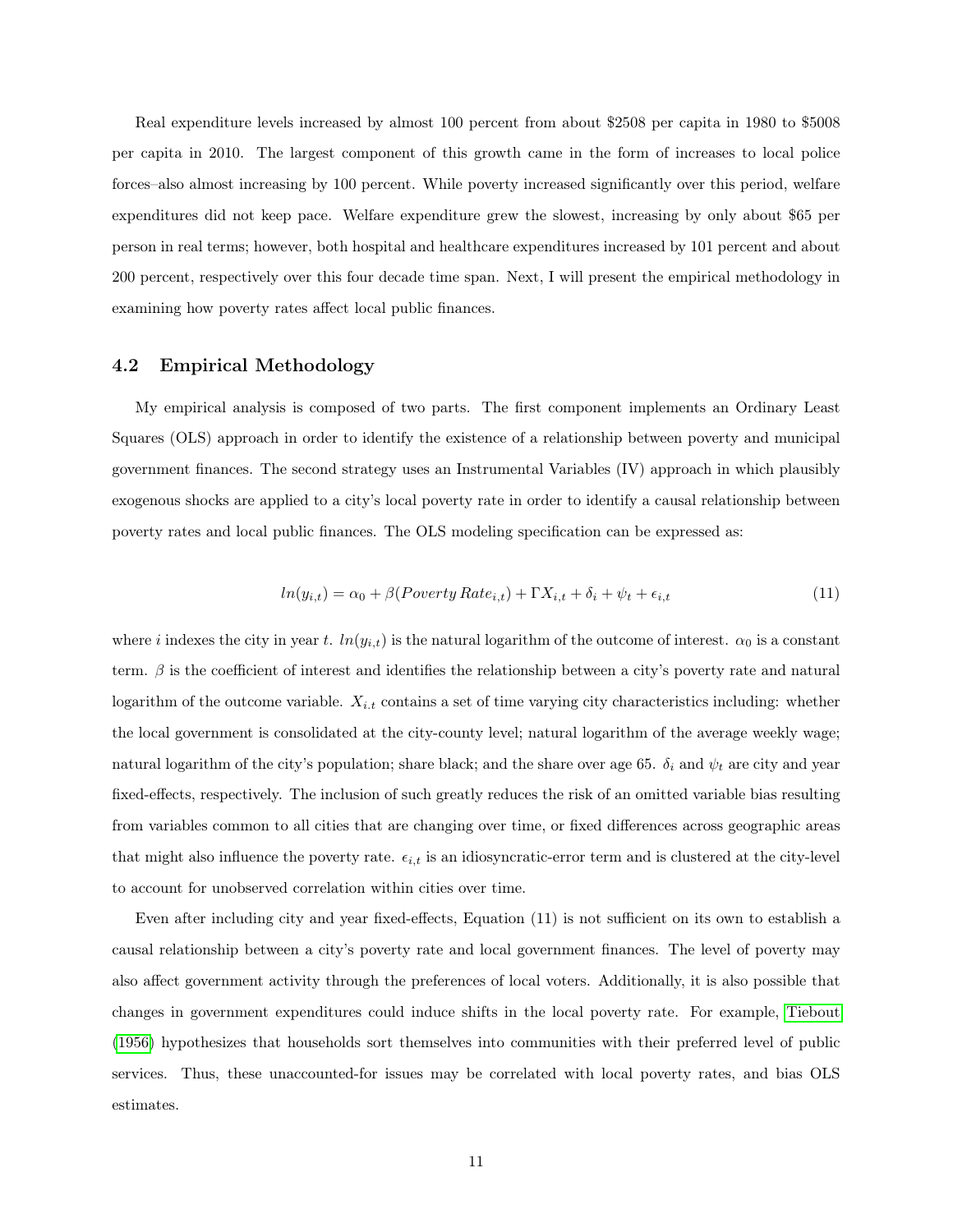To mitigate concerns of reverse-causality, where households sort into communities with the desired level of public services and determine local poverty levels, I construct an instrument which freezes the poverty rate distribution in 1980. [Boustan et al.](#page-19-2) [\(2013\)](#page-19-2) and [Hearey](#page-20-3) [\(2016\)](#page-20-3)employ a similar shift-share Bartik Style empirical strategy; however, their strategy may potentially violate the exclusion restriction necessary for IV estimation<sup>[10](#page-11-0)</sup>. If the city for which the instrument is being estimated has a significantly large enough component in the national trend, then unobserved components may still be correlated with the error term. To overcome this, I implement the leave-one-out strategy, following [Autor and Duggan](#page-19-9) [\(2003\)](#page-19-9). Specifically, I construct synthetic poverty rates for a particular city at time t based on the poverty distribution in 1980. Using the 1980 poverty distribution, I then apply national growth trends in poverty. This strategy excludes the city for which the instrument is being constructed. More formally, my instrument is constructed as follows:

Let  $\mu_{-i,t}$  be the sample average poverty rate at time t, excluding city i. That is,

$$
\mu_{-i,t} = \frac{1}{N-1} \sum_{j \neq i}^{N} Powerty Rate_j.
$$

The synthetic poverty rate for city  $i$  in year  $t$  is then constructed as:

$$
Synthetic\,Powerty\,Rate_{i,t} = \eta_{i,t_0} \left[ 1 + \frac{\mu_{-i,t} - \mu_{-i,t-10}}{\mu_{-i,t-10}} \right],
$$

where  $\mu_{-i,t-10}$  is the sample average poverty rate excluding city i, 10 years prior. By construction, the synthetic poverty rate is equal to the actual poverty rate in 1980,  $\eta_{i,t_0}$ , the year in which the poverty rate distribution is frozen. Thus, using two-stage-least squares (2SLS) estimation, the first-stage equation for the IV approach is:

$$
Powerly Rate_{1,i,t} = \alpha_{1,0} + \beta_1 (Synthetic \, Powerty \, Rate_{i,t}) + \Gamma_1 X_{i,t} + \delta_{1,i} + \psi_{1,t} + \epsilon_{1,i,t} \tag{12}
$$

where the subscript 1 denotes first-stage estimation. Using predicted poverty rates,  $Power \overline{y}$  Rate<sub>1,i,t</sub>, generated from equation (12), I then estimate the impact of a city's synthetic poverty rate on the of the outcome of interest in the following second-stage equation:

$$
ln(y_{2,i,t}) = \alpha_{2,0} + \beta_2 Poverify Rate_{1,i,t} + \Gamma_2 X_{i,t} + \delta_{2,i} + \psi_{2,t} + \epsilon_{2,i,t}
$$
\n(13)

where the subscript 2 denotes second-stage estimation. Equation  $(13)$  parallels equation  $(11)$ , except

<span id="page-11-0"></span><sup>10</sup>See [Bartik](#page-19-10) [\(1991\)](#page-19-10) for the construction of the Bartik instrument. For a more recent discussion, see [Goldsmith-Pinkham](#page-20-11) [et al.](#page-20-11) [\(2018\)](#page-20-11).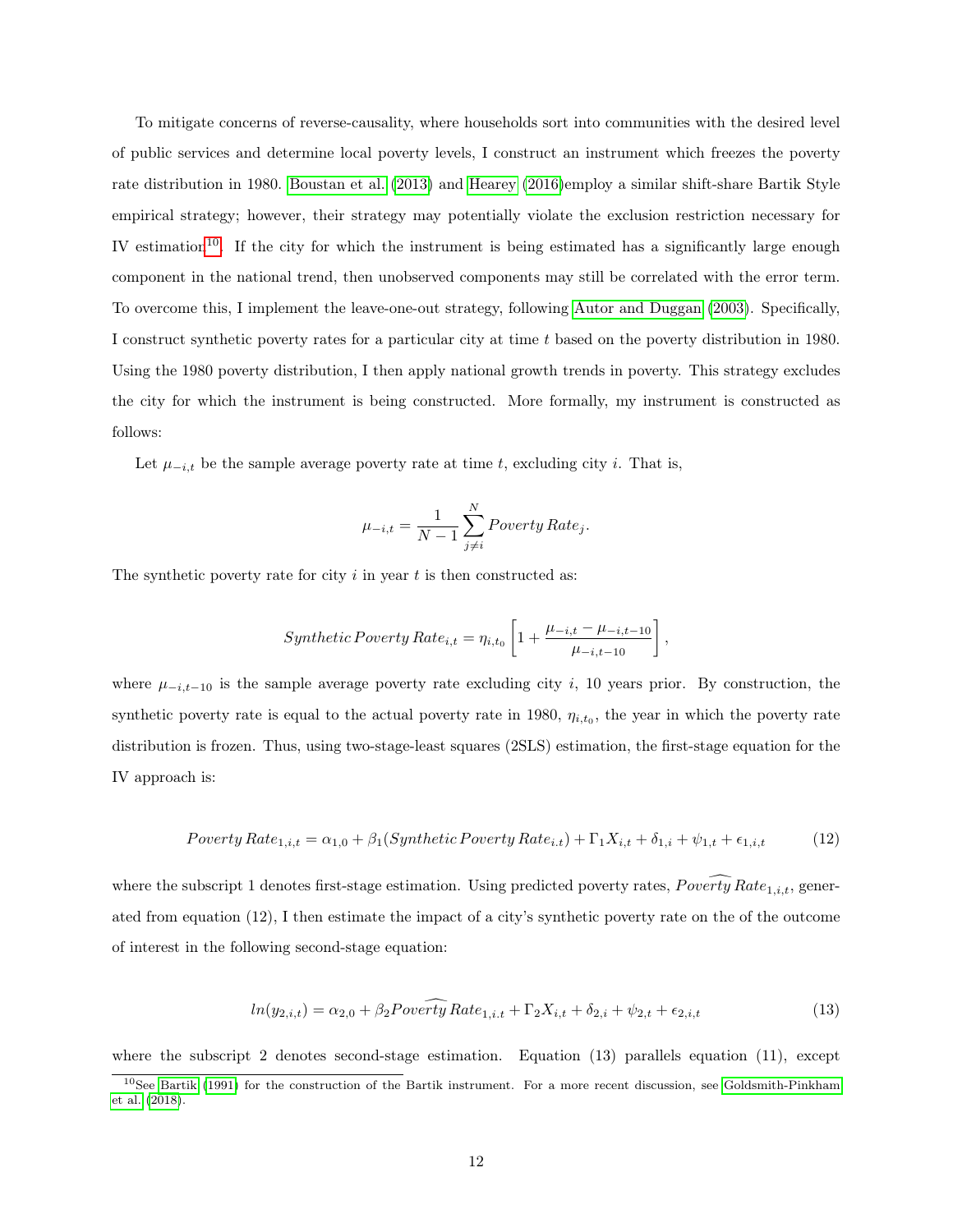

<span id="page-12-0"></span>Figure 1: Instrumental-Variables First-Stage Relationship

Note: Each point in the scatter diagram represents a city's actual and predicted poverty rate. The estimated relationship between actual and predicted poverty rates is 0.837 and significant at the 1% level (std. error=0.02).

Poverty Rate<sub>i,t</sub> is replaced with the predicted poverty rate generated from equation (12). Results from this analysis indicate whether exogenous shocks to a city's poverty rate generated by a city's initial level of poverty times the growth in national poverty trends, excluding city i, affect local public finances. Whether these synthetic poverty rates are a strong instrument for actual poverty rates is directly testable. Figure [1](#page-12-0) illustrates this first-stage relationship.

I find a strong postive relationship between actual and synthetic poverty rates over time. Thus, suggesting that much of the change in local poverty from 1980 to 2010 was driven by trends in poverty growth rather than by households sorting into and out of communities. The coefficient for this first-stage relationship at the city-level is 0.837 (std. error=.020) and is reported in Table [7.](#page-15-0) The F-statistic on the relationship between the actual and synthetic poverty rates is 1822.63, surpassing the convential threshold for a strong instrument.

## 5 Results

In the following, I present results from my two empirical strategies. First, I use an OLS specification to model the relationship between poverty rates and a city's local government finaces. Second, I estimate the causal relationship using a 2SLS IV approach. The first-stage captures a city's predicted poverty rate by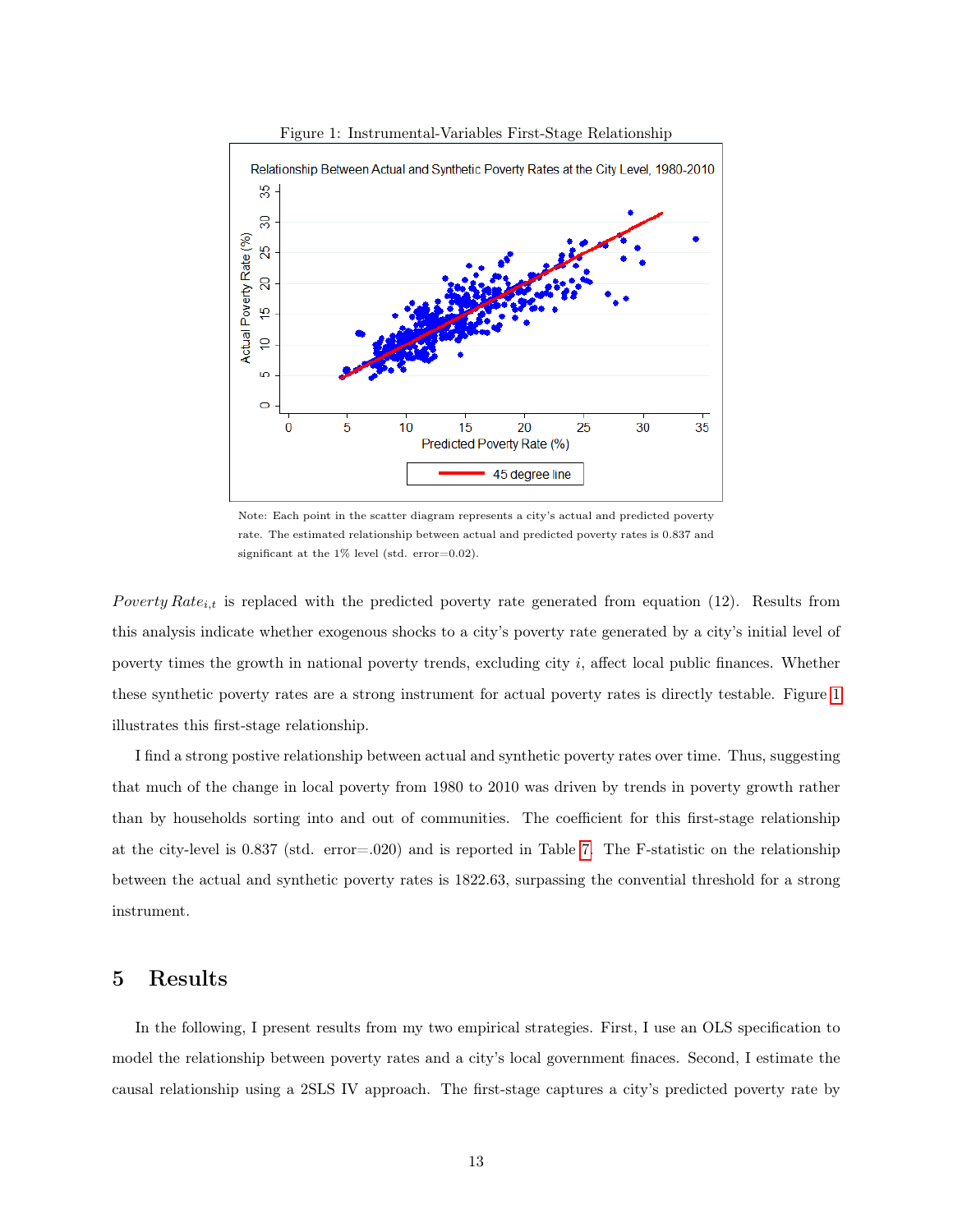regressing the actual poverty rate on synthetic poverty rates as discussed in subsection [4.2.](#page-10-0) The predicted poverty rate is then regressed on local public finances in the second-stage. Table [4](#page-13-0) presents the relationship between the covariates and local general revenue and expenditure from 1980-2010.

|                                                                |             | In(General Revenue) |             | $ln(General$ Expenditure) |
|----------------------------------------------------------------|-------------|---------------------|-------------|---------------------------|
|                                                                | (1)         | (2)                 | (3)         | (4)                       |
| Poverty rate                                                   | $-0.009*$   | $-0.010**$          | $-0.010*$   | $-0.011**$                |
|                                                                | (0.00)      | (0.00)              | (0.01)      | (0.01)                    |
| Consolidated city-county government                            | $-0.126*$   | $-0.132*$           | $-0.173**$  | $-0.180***$               |
|                                                                | (0.07)      | (0.07)              | (0.07)      | (0.07)                    |
| ln(average weekly wage)                                        | $0.395***$  | $0.367***$          | $0.447***$  | $0.408***$                |
|                                                                | (0.13)      | (0.13)              | (0.12)      | (0.12)                    |
| ln(city population)                                            | $-0.127***$ | $-0.124***$         | $-0.128***$ | $-0.126***$               |
|                                                                | (0.04)      | (0.04)              | (0.04)      | (0.04)                    |
| Share black                                                    |             | 0.002               |             | 0.002                     |
|                                                                |             | (0.00)              |             | (0.00)                    |
| Share 65 years or more                                         |             | $-0.006$            |             | $-0.009*$                 |
|                                                                |             | (0.00)              |             | (0.00)                    |
| Mean dependent variable $(2010 \text{ } \text{\textsterling})$ | 3799.38     | 3799.38             | 3768.12     | 3768.12                   |
| City FE                                                        | Yes         | Yes                 | Yes         | Yes                       |
| Year FE                                                        | Yes         | Yes                 | Yes         | Yes                       |
| $R^2$                                                          | 0.872       | 0.873               | 0.861       | 0.862                     |
| $\overline{N}$                                                 | 600         | 599                 | 600         | 599                       |

<span id="page-13-0"></span>Table 4: OLS Estimates, Relationship Between City Characteristics and Revenue/Expenditures per Capita, 1980-2010

Note: Sample includes all fiscally standardized (FiSC) cities from 1980-2010. Cells report the estimated coefficients from equation (1). Standard errors in parentheses and are clustered by the city. Specifications (2) and (4) include additional demographic controls. Coefficients statistically signifcant at \*\*\*1%,  $***5\%$ , and  $*10\%$  levels.

Table [4](#page-13-0) presents two specifications for each general revenue and general expenditure. Specifications (2) and (4) include additional municipality level demographic characteristics. Using an OLS modeling approach, we see that an increase in a city's poverty rate is associated with decreases in both per capita general revenue and expenditure. Specifically, a one percent increase in the poverty rate is associated with a 1 percent and 1.1 percent decline in per capita general revenue and expenditure, respectively, over a 10-year period, after accounting for inflation. A city operating under unified jurisdiction with the overlying county is significantly related to decreases in both local revenue and expenditure. Specifications (2) and (4) suggest that consolidated city-county governments are associated with reduced general revenue and expenditure of 13.2 percent and 18 percent, respectively, over a 10-year period. As expected, more affluent communities, reflected by higher average weekly wages, increases general revenue and expenditure per capita. Furthermore, as the population grows, per capita revenue and expenditure is decreased. Lastly, I find a marginally significant relationship between the share of the population that is age 65+ and general expenditure. Specifically, increases in the share of the population that is elderly is associated with about a one percent decline in per capita general expenditure over ten years. Table [5](#page-14-0) examines the relationship between local poverty and major components of general revenue from 1980 to 2010.

Increased poverty most greatly decreases general revenues through two primary components: city gener-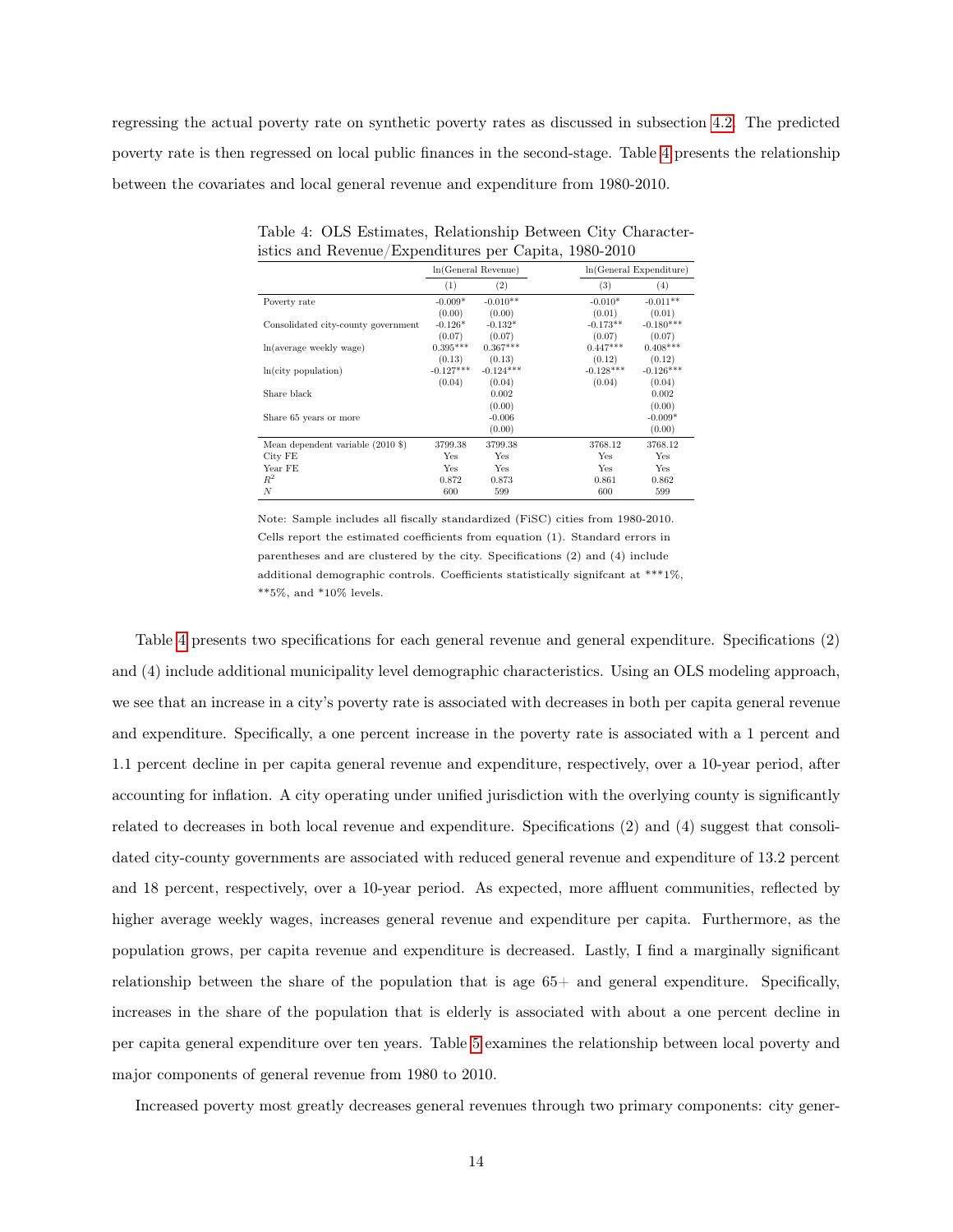|                                     | General Revenue  | Federal Aid  | State Aid   | City Revenue | Tax Revenue | Property Tax | Sales $\text{Tax}^a$ | Direct Charges | Misc. General Revnue |
|-------------------------------------|------------------|--------------|-------------|--------------|-------------|--------------|----------------------|----------------|----------------------|
|                                     | $\left(1\right)$ | $^{\rm (3)}$ | (4)         | (2)          | (5)         | (6)          | (7)                  | (8)            | (9)                  |
| Poverty rate                        | $-0.010**$       | $-0.006$     | 0.008       | $-0.018***$  | $-0.027***$ | $-0.030***$  | $-5.204$             | $-0.002$       | $-0.007$             |
|                                     | (0.00)           | (0.01)       | (0.01)      | (0.01)       | (0.01)      | (0.01)       | (4.68)               | (0.01)         | (0.01)               |
| Consolidated city-county government | $-0.132*$        | $-0.036$     | 0.017       | $-0.275***$  | $-0.172*$   | $-0.116**$   | $-64.312$            | $-0.457**$     | $-0.194**$           |
|                                     | (0.07)           | (0.29)       | (0.06)      | (0.09)       | (0.09)      | (0.05)       | (61.49)              | (0.22)         | (0.10)               |
| $ln(average \, weekly \, wage)$     | $0.367***$       | $1.182***$   | 0.239       | $0.379**$    | $0.324**$   | $0.387***$   | 202.047              | 0.531          | $0.610***$           |
|                                     | (0.13)           | (0.22)       | (0.19)      | (0.18)       | (0.16)      | (0.13)       | (152.54)             | (0.38)         | (0.22)               |
| ln(city population)                 | $-0.124***$      | $-0.137$     | $-0.197***$ | $-0.083*$    | 0.062       | $0.117*$     | $-104.292**$         | $-0.198*$      | $-0.455***$          |
|                                     | (0.04)           | (0.12)       | (0.06)      | (0.05)       | (0.06)      | (0.06)       | (44.06)              | (0.11)         | (0.12)               |
| Mean dependent variable (2010 \$)   | 3799.38          | 287.52       | 1182.54     | 2329.32      | 1400.94     | 952.77       | 281.75               | 616.90         | 311.48               |
| City FE                             | Yes              | Yes          | Yes         | Yes          | Yes         | Yes          | Yes                  | Yes            | Yes                  |
| Year FE                             | Yes              | Yes          | Yes         | Yes          | Yes         | Yes          | Yes                  | Yes            | Yes                  |
| Demographic controls                | Yes              | Yes          | Yes         | Yes          | Yes         | Yes          | Yes                  | Yes            | Yes                  |
| $R^2$                               | 0.873            | 0.458        | 0.727       | 0.835        | 0.802       | 0.736        | 0.462                | 0.642          | 0.437                |
| $\boldsymbol{N}$                    | 599              | 599          | 597         | 599          | 599         | 599          | 599                  | 599            | 599                  |

<span id="page-14-0"></span>Table 5: OLS Estimates, Relationship Between Poverty and Components of Municipal Revenue, 1980-2010

Note: Sample includes all fiscally standardized (FiSC) cities from 1980-2010. Cells report the estimated coefficients from equation (1). Standard errors in parentheses and are clustered by the city. Coefficients statistically significant at \*\*\*1%, \*\*5%, and \*10% levels. a: Dependent variable reported in levels due to observations with a value of 0.

ated revenue and tax revenue. A one percent increase in a city's poverty rate is associated with almost a two percent reduction in per capita city generated revenue, over a 10-year period. Likewise, a one percent increase in the poverty rate is associated with almost a three percent reduction in tax revenue, over a 10-year period. This reduction in general tax revenue is primarily driven by a decrease in the per capita propety tax revnue generated within a city. Consolidated city-county governments greatly influence revenues generated at the city level. Specifically, a consolidated-county government is correlated with almost a 28 percent reduction in city generated revenue, relative to cities that operate within their own jurisdiction. Additionally, consolidated city-governments are associated with significant reductions in their current charges for public services. This may suggest that when a city and county jointly operate, they offer fewer public services overall. Next, I explore the relationship between poverty and local government expenditure.

<span id="page-14-1"></span>Table 6: OLS Estimates, Relationship Between Poverty and Components of Municipal Expenditure, 1980- 2010

|                                            | General Expnd.<br>$^{(1)}$ | Police Expnd.<br>(2) | Fire Services<br>(3) | Highway Expnd.<br>(4) | Welfare Expnd. <sup>a</sup><br>(5) | Hospital Expnd. <sup>a</sup><br>(6) | Healthcare Expnd. <sup>a</sup><br>[7] | Misc. Expnd.<br>(8) |
|--------------------------------------------|----------------------------|----------------------|----------------------|-----------------------|------------------------------------|-------------------------------------|---------------------------------------|---------------------|
| Poverty rate                               | $-0.011**$                 | $-0.010*$            | $-0.017**$           | $-0.028**$            | 3.334                              | $-6.619$                            | $3.646*$                              | $-0.018$            |
|                                            | (0.01)                     | (0.01)               | (0.01)               | (0.01)                | (3.75)                             | (8.45)                              | (1.95)                                | (0.01)              |
| Consolidated city-county government        | $-0.180***$                | $-0.237$             | $-0.178$             | $-0.280***$           | $-66.150**$                        | $-196.407**$                        | $-90.794***$                          | $-1.425***$         |
|                                            | (0.07)                     | (0.20)               | (0.14)               | (0.05)                | (31.56)                            | (87.89)                             | (26.50)                               | (0.43)              |
| ln(average weekly wage)                    | $0.408***$                 | $0.313*$             | 0.183                | 0.398                 | 242.478                            | 17.066                              | $116.330**$                           | 0.553               |
|                                            | (0.12)                     | (0.17)               | (0.19)               | (0.27)                | (196.90)                           | (189.97)                            | (58.38)                               | (0.36)              |
| ln(city population)                        | $-0.126***$                | $-0.006$             | $-0.079$             | 0.011                 | $-67.246$                          | 28.865                              | $-76.098***$                          | $-0.370**$          |
|                                            | (0.04)                     | (0.07)               | (0.06)               | (0.10)                | (88.48)                            | (118.91)                            | (26.58)                               | (0.17)              |
| Mean dependent variable $(2010 \text{ s})$ | 3768.12                    | 262.94               | 145.13               | 176.65                | 136.65                             | 179.73                              | 95.82                                 | 260.12              |
| City FE                                    | Yes                        | Yes                  | Yes                  | Yes                   | Yes                                | Yes                                 | Yes                                   | Yes                 |
| Year FE                                    | Yes                        | Yes                  | Yes                  | Yes                   | Yes                                | Yes                                 | Yes                                   | Yes                 |
| Demographic controls                       | Yes                        | Yes                  | Yes                  | Yes                   | Yes                                | Yes                                 | Yes                                   | Yes                 |
| $R^2$                                      | 0.862                      | 0.834                | 0.726                | 0.196                 | 0.176                              | 0.059                               | 0.355                                 | 0.286               |
| N                                          | 599                        | 599                  | 598                  | 599                   | 599                                | 599                                 | 599                                   | 599                 |

Note: Sample includes all fiscally standardized (FiSC) cities from 1980-2010. Cells report the estimated coefficients from equation (1). Standard errors in parentheses and are clustered by the city. Coefficients statistically significant at \*\*\*1%, \*\*5%, and \*10% levels. a: Dependent variable reported in levels due to observations with a value of 0.

Table [6](#page-14-1) presents the OLS modeling specification results between local poverty rates and a city's expenditure. Increases in poverty are associated with declines in three major components of expenditure: police expenditure, fire protection services, and highway expenditure. Specifically, a one percent increase in a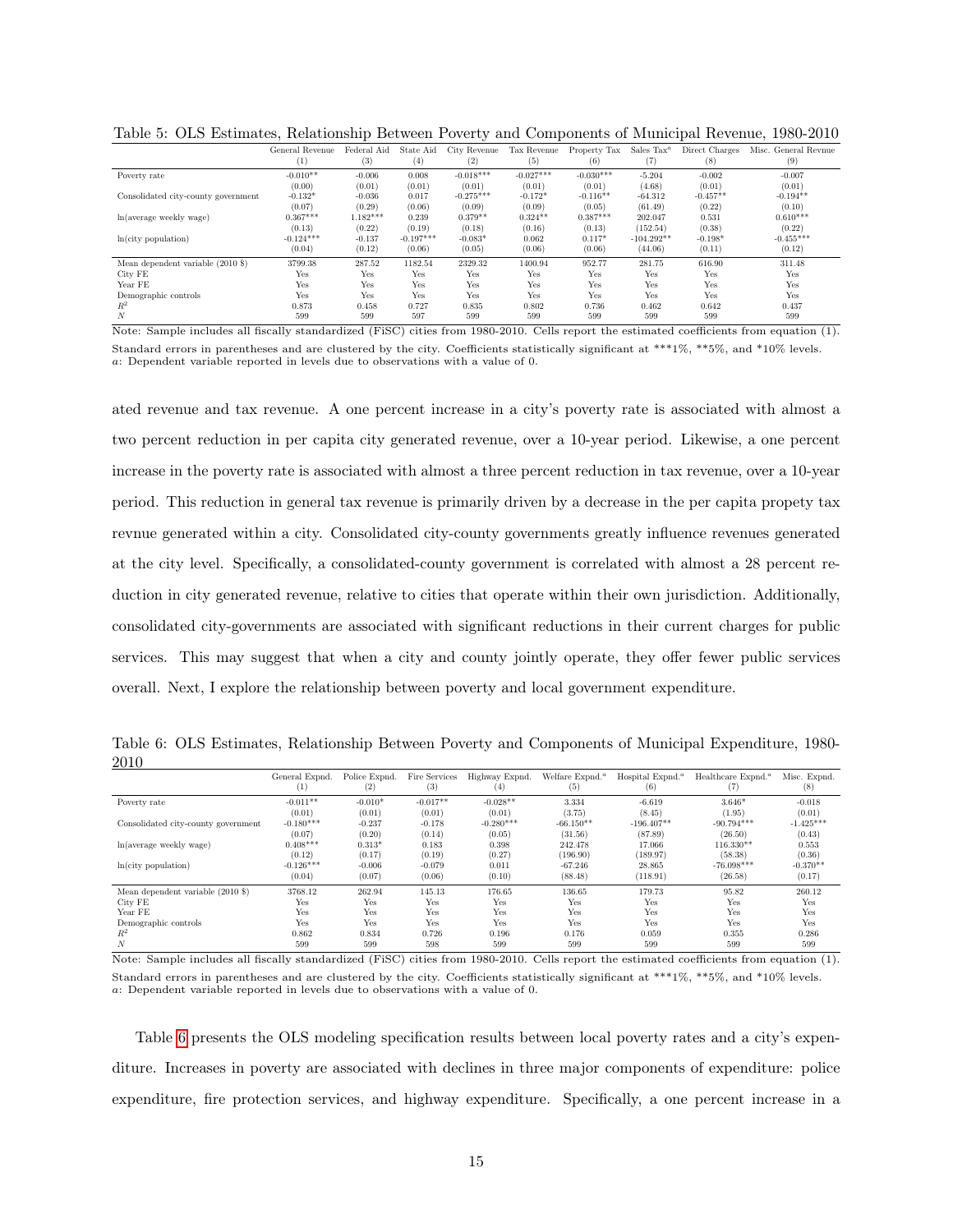city's poverty rate is correlated with declines in per capita police and fire spending of 1.0 percent and 1.7 percent, respectively. Per capita highway expenditure is also greatly reduced as a result of increased local poverty. This may be capturing that road maintenance becomes of less importance in poorer communities. While not statistically significant at convential levels, areas of greater poverty are associated with increases in welfare expenditure; however, healthcare expenditure is significantly related to a municipality's poverty rate. Namely, a one percent increase in an area's poverty rate is associated with an increase in per capita healthcare expenditures of \$3.65, after accounting for inflation, over a 10-year period. As with city revenue, a consolidated city-county government greatly reduces pubic expenditure. Most noteworthy, consolidated city-county governments are associated with an \$196.41 reduction in hospital expenditures over a 10-year period, relative to non-consolidated governments. In the following, I present the results of the IV estimation strategy.

<span id="page-15-0"></span>Table 7: IV Estimates, Relationship Between Poverty and Components of Municipal Revenue, 1980-2010

|                                     | General Revenue | Federal Aid | State Aid   | City Revenue | Tax Revenue | Property Tax | Sales $\text{Tax}^a$ | Direct Charges | Misc. General Revenue |
|-------------------------------------|-----------------|-------------|-------------|--------------|-------------|--------------|----------------------|----------------|-----------------------|
|                                     | (1)             | (2)         | (3)         | (4)          | (5)         | (6)          | (7)                  | (8)            | (9)                   |
| Poverty rate                        | 0.004           | 0.010       | $0.085**$   | $-0.038$     | $-0.093***$ | $-0.110***$  | $-51.828*$           | 0.059          | $-0.025$              |
|                                     | (0.02)          | (0.06)      | (0.03)      | (0.02)       | (0.03)      | (0.03)       | (27.92)              | (0.07)         | (0.05)                |
| Consolidated city-county government | $-0.147**$      | $-0.054$    | $-0.072$    | $-0.252**$   | $-0.096$    | $-0.024$     | $-10.829$            | $-0.527**$     | $-0.173$              |
|                                     | (0.07)          | (0.30)      | (0.06)      | (0.10)       | (0.13)      | (0.09)       | (80.97)              | (0.22)         | (0.12)                |
| $ln(average \, weekly \, wage)$     | $0.458***$      | $1.286***$  | $0.760**$   | 0.248        | $-0.110$    | $-0.137$     | $-103.840$           | 0.931          | 0.488                 |
|                                     | (0.17)          | (0.46)      | (0.36)      | (0.23)       | (0.28)      | (0.25)       | (255.09)             | (0.59)         | (0.36)                |
| ln(city population)                 | $-0.127***$     | $-0.141$    | $-0.227***$ | $-0.078*$    | 0.079       | $0.137*$     | $-92.433*$           | $-0.214*$      | $-0.451***$           |
|                                     | (0.04)          | (0.12)      | (0.08)      | (0.05)       | (0.07)      | (0.07)       | (49.73)              | (0.13)         | (0.11)                |
| Mean dependent variable (2010 \$)   | 3799.38         | 287.52      | 1182.54     | 2329.32      | 1400.94     | 952.77       | 281.75               | 616.90         | 311.48                |
| City FE                             | Yes             | Yes         | Yes         | Yes          | Yes         | Yes          | Yes                  | Yes            | Yes                   |
| Year FE                             | Yes             | Yes         | Yes         | Yes          | Yes         | Yes          | Yes                  | Yes            | Yes                   |
| Demographic controls                | Yes             | Yes         | Yes         | Yes          | Yes         | Yes          | Yes                  | Yes            | Yes                   |
| First-stage estimate                | $0.837***$      |             |             |              |             |              |                      |                |                       |
| First-stage std. error              | (0.02)          |             |             |              |             |              |                      |                |                       |
| Within $R^2$                        | 0.868           | 0.456       | 0.633       | 0.828        | 0.700       | 0.582        | 0.212                | 0.609          | 0.432                 |
| $\boldsymbol{N}$                    | 599             | 599         | 597         | 599          | 599         | 599          | 599                  | 599            | 599                   |

Note: Sample includes all fiscally standardized (FiSC) cities from 1980-2010. Cells report the estimated coefficients from equation (2). Standard errors in parentheses and are clustered by the city. Coefficients statistically significant at \*\*\*1%, \*\*5%, and \*10% levels. a: Dependent variable reported in levels due to observations with a value of 0.

If my OLS estimates were driven by reverse causality, whereby households are sorting into communities with the desired level of public services, I would expect the IV coefficients to be smaller than OLS. Overall, the effect of increased poverty has an indistinguishable effect from zero; however, when examining its components we see that poverty greatly reduces general tax revenue. That is, a one percent increase in an area's poverty rate reduces tax revenue per capita by almost 10 percent, over a 10-year period. These reductions are composed of decreases in two major sources of tax revenue: the property tax and sales tax. Per capita property tax revenue is reduced by 11 percent as a result of an increase in the poverty rate of one percent. Furthermore, sales tax revenue is reduced by over \$50 per person, over a 10-year period. In order to offset these reductions in locally generated revenue, state aid is increased substantially. Specifically, a one percent increase in local poverty rates increases state aid by 8.5 percent over a decade. The fact that many of the IV estimates are larger than their OLS counterparts suggests that the IV procedure may be correcting for measurement error, which can bias estimates toward zero.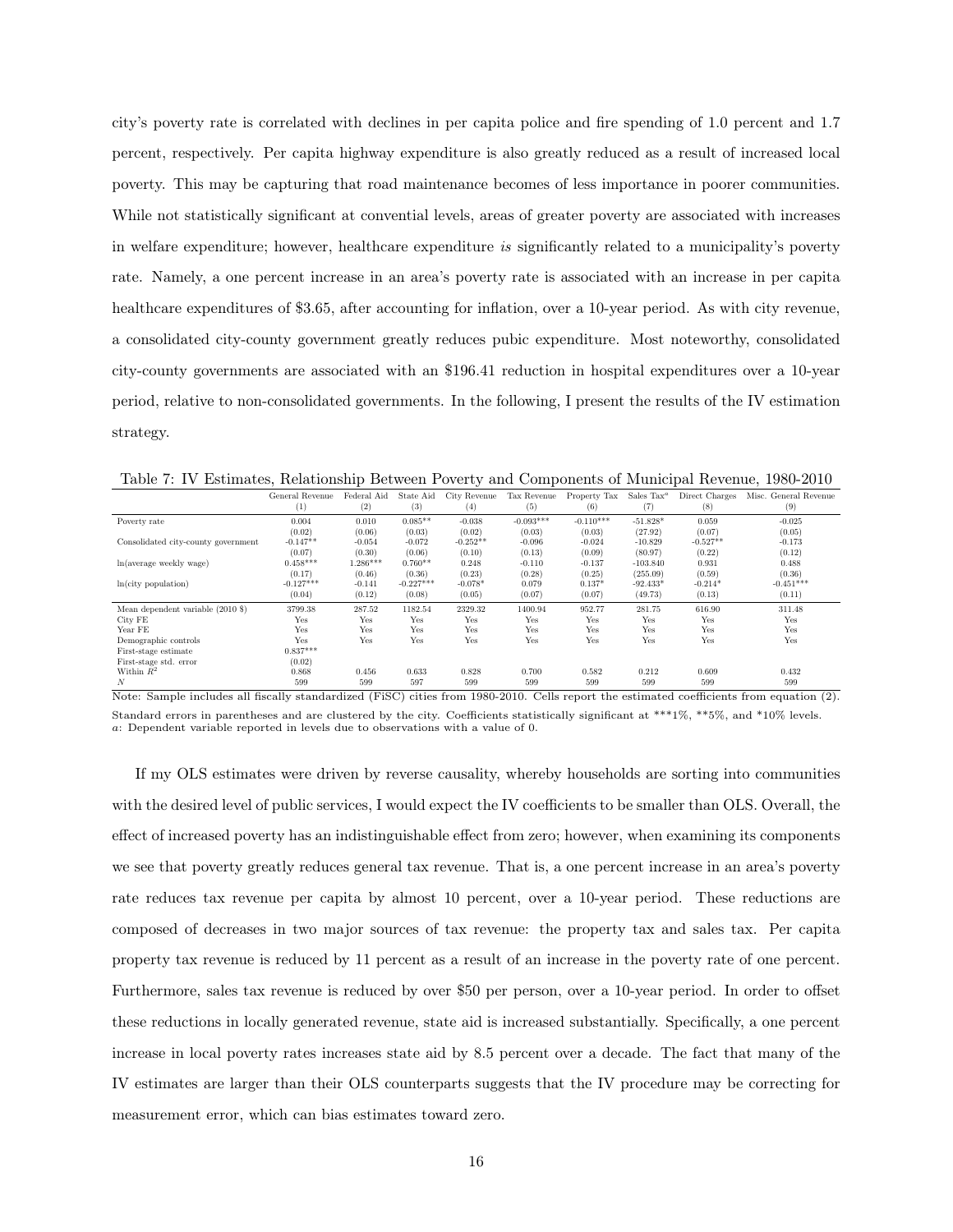|                                     | General Expnd.<br>$\left(1\right)$ | Police Expnd.<br>(2) | Fire Services<br>(3) | Highway Expnd.<br>(4) | Welfare Expnd. <sup>a</sup><br>(5) | Hospital Expnd. <sup>a</sup><br>(6) | Healthcare Expnd. <sup>a</sup><br>(7) | Misc. Expnd.<br>(8) |
|-------------------------------------|------------------------------------|----------------------|----------------------|-----------------------|------------------------------------|-------------------------------------|---------------------------------------|---------------------|
| Poverty rate                        | 0.002                              | $-0.013$             | $-0.047*$            | $-0.068$              | $-24.989$                          | 13.534                              | 4.753                                 | 0.009               |
|                                     | (0.02)                             | (0.02)               | (0.02)               | (0.05)                | (27.42)                            | (58.90)                             | (11.24)                               | (0.07)              |
| Consolidated city-county government | $-0.195***$                        | $-0.233$             | $-0.143$             | $-0.234***$           | $-33.660$                          | $-219.525**$                        | $-92.064***$                          | $-1.456***$         |
|                                     | (0.06)                             | (0.20)               | (0.15)               | (0.08)                | (43.38)                            | (98.32)                             | (28.58)                               | (0.44)              |
| $ln(average \, weekly \, wage)$     | $0.494***$                         | 0.291                | $-0.021$             | 0.136                 | 56.658                             | 149.287                             | 123.595                               | 0.733               |
|                                     | (0.17)                             | (0.21)               | (0.26)               | (0.46)                | (132.77)                           | (411.70)                            | (92.23)                               | (0.60)              |
| ln(city population)                 | $-0.129***$                        | $-0.005$             | $-0.071$             | 0.021                 | $-60.042$                          | 23.739                              | $-76.380***$                          | $-0.377**$          |
|                                     | (0.04)                             | (0.07)               | (0.06)               | (0.10)                | (88.07)                            | (127.60)                            | (25.77)                               | (0.17)              |
| Mean dependent variable (2010 \$)   | 3768.12                            | 262.94               | 145.13               | 176.65                | 136.65                             | 179.73                              | 95.82                                 | 260.12              |
| City FE                             | Yes                                | Yes                  | Yes                  | Yes                   | Yes                                | Yes                                 | Yes                                   | Yes                 |
| Year FE                             | Yes                                | Yes                  | Yes                  | Yes                   | Yes                                | Yes                                 | Yes                                   | Yes                 |
| Demographic controls                | Yes                                | Yes                  | Yes                  | Yes                   | Yes                                | Yes                                 | Yes                                   | Yes                 |
| First-stage estimate                | $0.837***$                         |                      |                      |                       |                                    |                                     |                                       |                     |
| First-stage std. error              | (0.02)                             |                      |                      |                       |                                    |                                     |                                       |                     |
| Within $R^2$                        | 0.858                              | 0.834                | 0.704                | 0.172                 | 0.069                              | 0.043                               | 0.355                                 | 0.281               |
|                                     | 599                                | 599                  | 598                  | 599                   | 599                                | 599                                 | 599                                   | 599                 |

<span id="page-16-0"></span>Table 8: IV Estimates, Relationship Between Poverty and Components of Municipal Expenditure, 1980-2010

Note: Sample includes all fiscally standardized (FiSC) cities from 1980-2010. Cells report the estimated coefficients from equation (2). Standard errors in parentheses and are clustered by the city. Coefficients statistically significant at \*\*\*1%, \*\*5%, and \*10% levels. a: Dependent variable reported in levels due to observations with a value of 0.

Table [8](#page-16-0) presents the IV estimation results between poverty and local public expenditure. This relationship is estimated noisely. While many of the IV estimates are larger than their OLS counterparts in absolute value, they are estimated less precisely. Yet, a one percent increase in the poverty rate reduces per capita fire protection services by almost five percent, over a 10-year period. While not significant at convential levels, the fact that per capita welfare expenditure is greatly reduced as a result of increased poverty rates is concerning; however, this is offset by an increase in both per capita hospital and healthcare expenditures. Much of the decline in expenditure shares is driven by consolidated city-county governments: the largest component being a reduction in hospital expenditures of almost \$220 per person, relative to non-consolidated city-county governments. Lastly in this section, I explore the relationship between municipality-level demographics and local public finances. Table [9](#page-16-1) presents the relationship between increasingly racially-diversified communities and local revenue from 1990 to 2010.

<span id="page-16-1"></span>Table 9: OLS Estimates, Relationship Between Demographics and Components of Municipal Revenue, 1990- 2010

|                                            | General Revenue<br>(1) | Federal Aid<br>(2) | State Aid<br>$^{(3)}$ | City Revenue<br>(4) | Tax Revenue<br>(5) | Property Tax<br>(6) | Sales $\text{Tax}^a$ | Direct Charges<br>$^{(8)}$ | Misc. General Revenue<br>(9) |
|--------------------------------------------|------------------------|--------------------|-----------------------|---------------------|--------------------|---------------------|----------------------|----------------------------|------------------------------|
| Share white                                | $0.012**$              | $-0.013$           | $0.028***$            | 0.003               | $-0.002$           | $-0.011*$           | 3.672                | 0.003                      | $0.016*$                     |
|                                            | (0.01)                 | (0.02)             | (0.01)                | (0.01)              | (0.01)             | (0.01)              | (3.96)               | (0.02)                     | (0.01)                       |
| Share black                                | 0.009                  | $-0.042**$         | $0.027***$            | $-0.001$            | $-0.004$           | $-0.011*$           | $-3.289$             | 0.009                      | $-0.000$                     |
|                                            | (0.01)                 | (0.02)             | (0.01)                | (0.01)              | (0.01)             | (0.01)              | (4.18)               | (0.02)                     | (0.01)                       |
| Share Hispanic                             | $-0.007**$             | $0.016*$           | $-0.010$              | $-0.007**$          | $-0.003$           | $-0.000$            | $-6.137***$          | $-0.009$                   | $-0.013$                     |
|                                            | (0.00)                 | (0.01)             | (0.01)                | (0.00)              | (0.00)             | (0.01)              | (2.15)               | (0.01)                     | (0.01)                       |
| Mean dependent variable $(2010 \text{ s})$ | 3799.38                | 287.52             | 1182.54               | 2329.32             | 1400.94            | 952.77              | 281.75               | 616.90                     | 311.48                       |
| City FE                                    | Yes                    | Yes                | Yes                   | Yes                 | Yes                | Yes                 | Yes                  | Yes                        | Yes                          |
| Year FE                                    | Yes                    | Yes                | Yes                   | Yes                 | Yes                | Yes                 | Yes                  | Yes                        | Yes                          |
| $R^2$                                      | 0.777                  | 0.472              | 0.603                 | 0.621               | 0.641              | 0.543               | 0.361                | 0.436                      | 0.091                        |
| N                                          | 450                    | 450                | 449                   | 450                 | 450                | 450                 | 450                  | 450                        | 450                          |

Note: Sample includes all fiscally standardized (FiSC) cities from 1990-2010. Cells report the estimated coefficients from a regression

of the natural logarithm of the respective column variable on county level demographics. Standard errors in parentheses and are clustered by the city. Coefficients statistically significant at \*\*\*1%, \*\*5%, and \*10% levels. a: Dependent variable reported in levels due to observations with a value of 0.

Table [9](#page-16-1) examines how demographics, in terms of the share of the population that is white, black, and Hispanic, contribute to local revenue collection. [Alesina et al.](#page-19-11) [\(1999\)](#page-19-11) hypothesize that cities with a more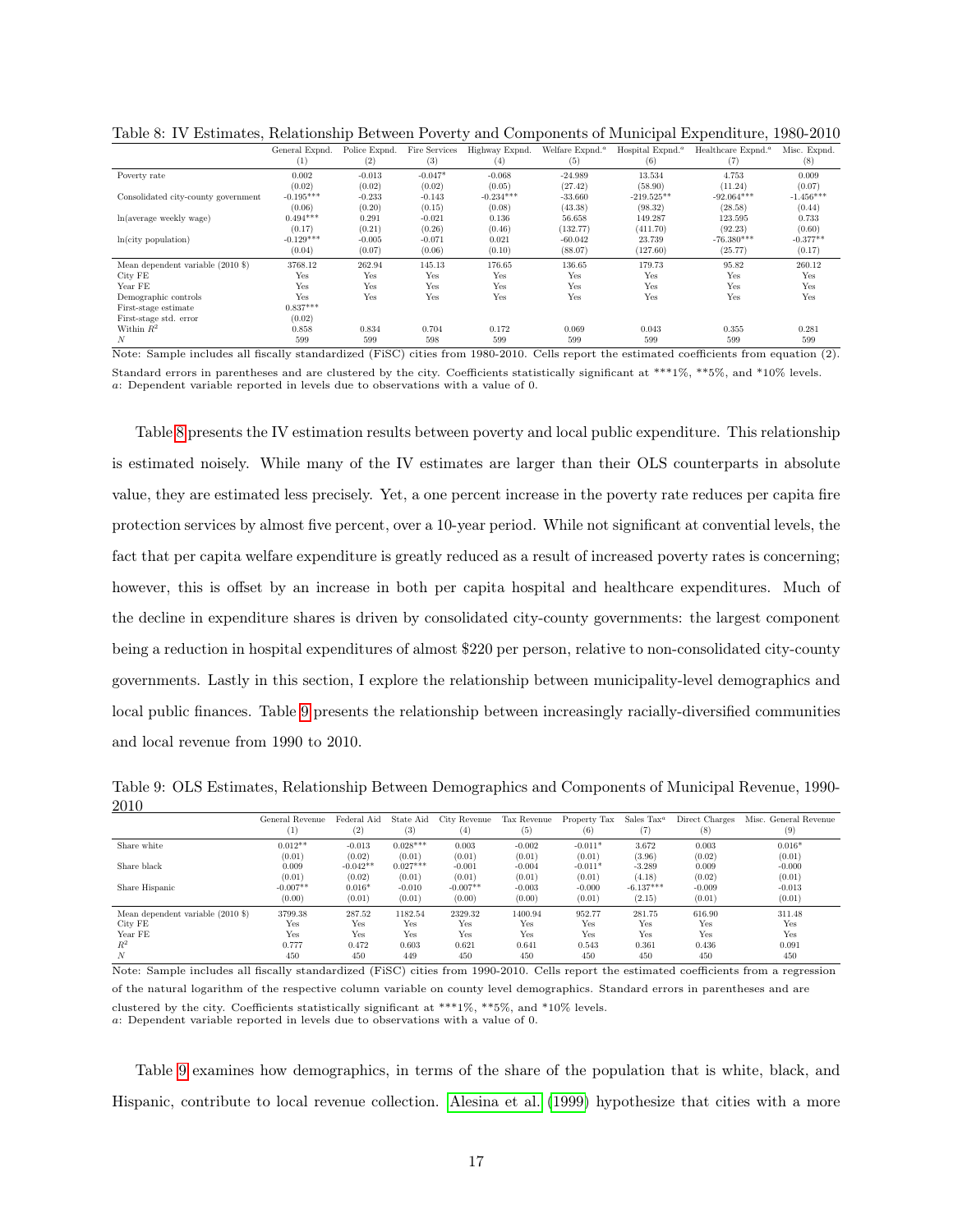racially diverse population spend more per resident. My data do not support this hypothesis. Cities represented by a greater share of white residents are associated with overall increases in general revenue, mostly driven by increased state aid. Specifically, a one percent increase in the share white is associated with 1.2 percent increase in per capita general revenue. As the share of the black population grows, decreases in aid at the federal level are substituted for increases at the state level. Meanwhile, increases in intergovernmental transfers at the federal level are associated with increases in the share of the Hispanic population, though this relationship is only marginally significant at the 10 percent level. Next, I explore how these changing population shares are related to local public expenditure.

<span id="page-17-0"></span>Table 10: OLS Estimates, Relationship Between Demographics and Components of Municipal Expenditure, 1990-2010

|                                   | General Expnd.<br>$\left(1\right)$ | Police Expnd.<br>$^{\left( 2\right) }$ | Fire Services<br>$^{(3)}$ | Highway Expnd.<br>$^{(4)}$ | Welfare Expnd. <sup>a</sup><br>(5) | Hospital Expnd. <sup>a</sup><br>(6) | Healthcare Expnd. <sup>4</sup><br>(7) | Misc. Expnd.<br>(8) |
|-----------------------------------|------------------------------------|----------------------------------------|---------------------------|----------------------------|------------------------------------|-------------------------------------|---------------------------------------|---------------------|
| Share white                       | 0.007                              | 0.001                                  | 0.003                     | 0.007                      | 9.849                              | 2.721                               | $-9.081**$                            | 0.000               |
|                                   | (0.01)                             | (0.01)                                 | (0.01)                    | (0.01)                     | (8.56)                             | (11.61)                             | (3.80)                                | (0.03)              |
| Share black                       | 0.003                              | 0.003                                  | 0.007                     | $-0.021$                   | $-13.398$                          | 6.595                               | $-10.950**$                           | $-0.012$            |
|                                   | (0.01)                             | (0.01)                                 | (0.01)                    | (0.01)                     | (13.34)                            | (11.95)                             | (4.88)                                | (0.03)              |
| Share Hispanic                    | $-0.008**$                         | $-0.006$                               | 0.001                     | $-0.018**$                 | $-4.974$                           | 4.071                               | $-3.296*$                             | $-0.009$            |
|                                   | (0.00)                             | (0.00)                                 | (0.00)                    | (0.01)                     | (3.48)                             | (5.24)                              | (1.80)                                | (0.01)              |
| Mean dependent variable (2010 \$) | 3768.12                            | 262.94                                 | 145.13                    | 176.65                     | 136.65                             | 179.73                              | 95.82                                 | 260.12              |
| City FE                           | Yes                                | Yes                                    | Yes                       | Yes                        | Yes                                | Yes                                 | Yes                                   | Yes                 |
| Year FE                           | Yes                                | Yes                                    | Yes                       | Yes                        | Yes                                | Yes                                 | Yes                                   | Yes                 |
| $R^2$                             | 0.749                              | 0.751                                  | 0.624                     | 0.097                      | 0.130                              | 0.055                               | 0.266                                 | 0.254               |
| $\boldsymbol{N}$                  | 450                                | 450                                    | 449                       | 450                        | 450                                | 450                                 | 450                                   | 450                 |

Note: Sample includes all fiscally standardized (FiSC) cities from 1990-2010. Cells report the estimated coefficients from a regression of the natural logarithm of the respective column variable on county level demographics. Standard errors in parentheses and are clustered by the city. Coefficients statistically significant at \*\*\*1%, \*\*5%, and \*10% levels. a: Dependent variable reported in levels due to observations with a value of 0.

Table [10](#page-17-0) reports the impact of changing racial heterogeneity on municipal public expenditure. The lack of heterogeneous effects is documented when examining healthcare expenditure. That is, increasing shares of white, black, and Hispanic are all associated with declines in healthcare expenditure. While insignificant at convential levels, shares of municipal population increasing in white and black are associated with increases in general expenditure, where as the share of increasing Hispanic population is associated with a decline in general expendture per capita, from 1990 to 2010. More indepth analysis is required in order to understand the mechanisms as to why these relationships exist.

## 6 Discussion and Conclusion

Poverty in the U.S. varied greatly from 1980 to 2010. While declining in the mid-nineties, local poverty rates increased by almost three percentage points in the most recent decade. I exlpoit this variation across localities and over time in order to estimate the relationship between U.S. poverty rates and local public finances. Previous research has focused on income inequality and found that areas with a more uneven income distribution have a larger public sector; however, this could be due to a mechanical relationship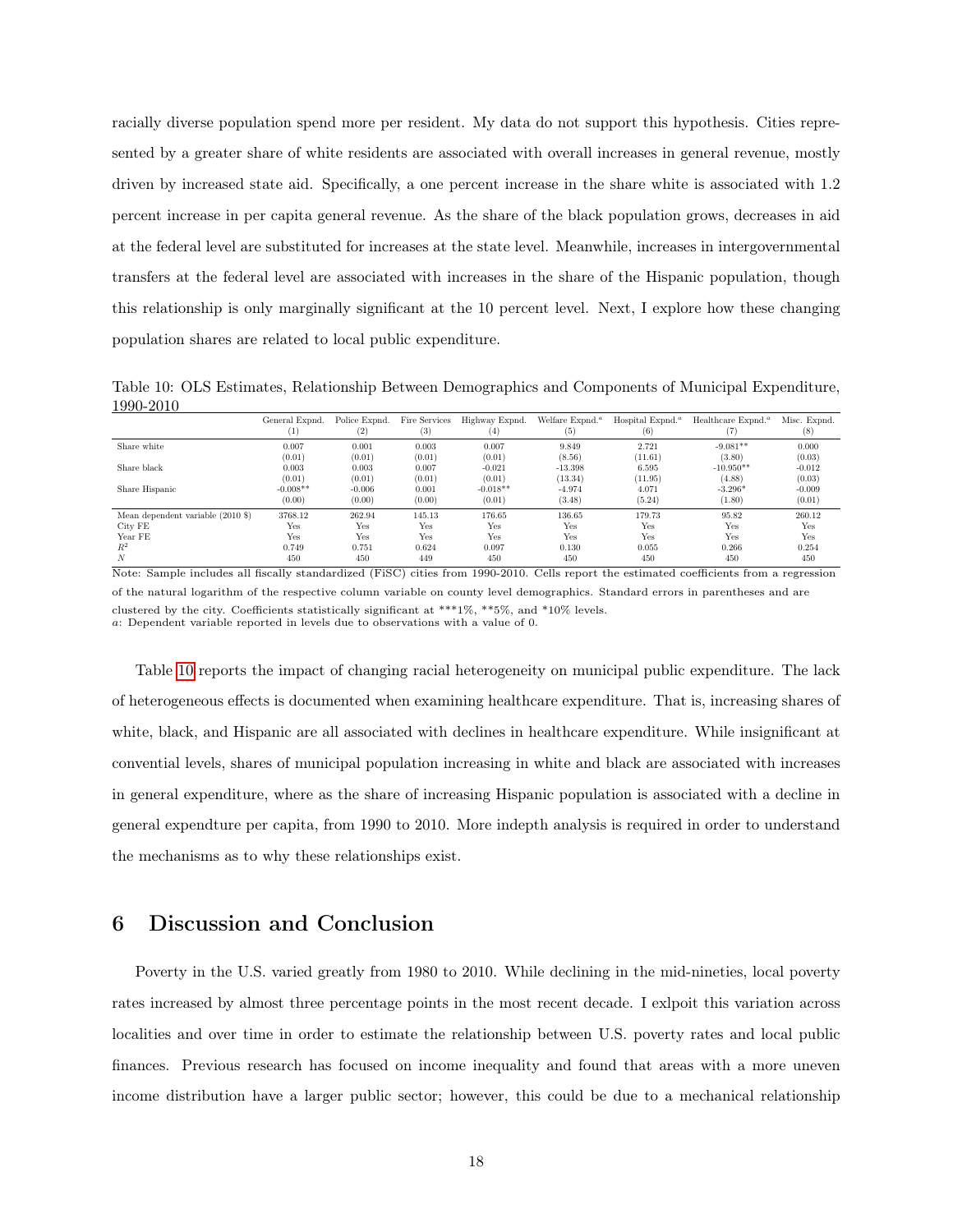between higher incomes and a progressive tax base. Thus, I focus on examining only the left-hand tail of the income distribution–the share in poverty. I hypothesized that areas with greater resident-shares in poverty experienced reduced public expenditure as a result of a decreased revenue base. I used two empirical strategies to test my hypotheses. The first identified a relationship between poverty rates and local public finances using an OLS specification. The second applied exogenous shocks to a locality's poverty rate in order to identify causal impacts of poverty.

My preferred specification indicates that a one percent increase in the municipal poverty rate decreased tax revenue by almost 10 percent over a 10-year period of time. From 2000 to 2010 poverty rates in my sample increased by almost three percentage points. Assuming no population growth from 2000 to 2010, this translates into, a conservative, \$171.7 million (in 2010 \$) in forgone tax revenue for the average city in my sample, over the last decade. Specifically, \$132.1 million in forgone property tax revenue, alone. As the property tax largely contributes to public safety and education, these sectors likely encountered negative spillover effects as a result. Furthermore, in order to offset such dramatic losses in tax revenue, intergovernmental transfers were increased through additional state aid. Increasing local poverty over the last decade resulted in increases from the state government of \$143.1 million, for the average city in my sample. While estimated more noisely, increases in poverty ultimately reduced local public expenditure and its components. As poverty has increased in more recent times, it has become a clear concern for policymakers.

To alleviate the financial constraints on the public sector induced by greater shares in poverty, policy should be targeted at moving people out of poverty. One such mechanism may be to simply increase awareness of programs that are focused on enhancing welfare. For instance, the Earned Income Tax Credit (EITC), documented in [Bastian and Michelmore](#page-19-12) [\(2016\)](#page-19-12), has been shown to not only affect those currently in poverty, but reduce the likelihood that future generations end up in poverty. The EITC provides cash transfers to low-income working families as part of the tax system. Families who receive this credit are more likely to be employed, while children of these familes are more likely to complete higher levels of education. Furthermore, it has been shown that these effects persist for many years into the future. Programs that are more likely to lift individuals out of poverty long-term have the greatest potential to increase the productivity of local economies, and the overall aggregate value of the U.S. economy.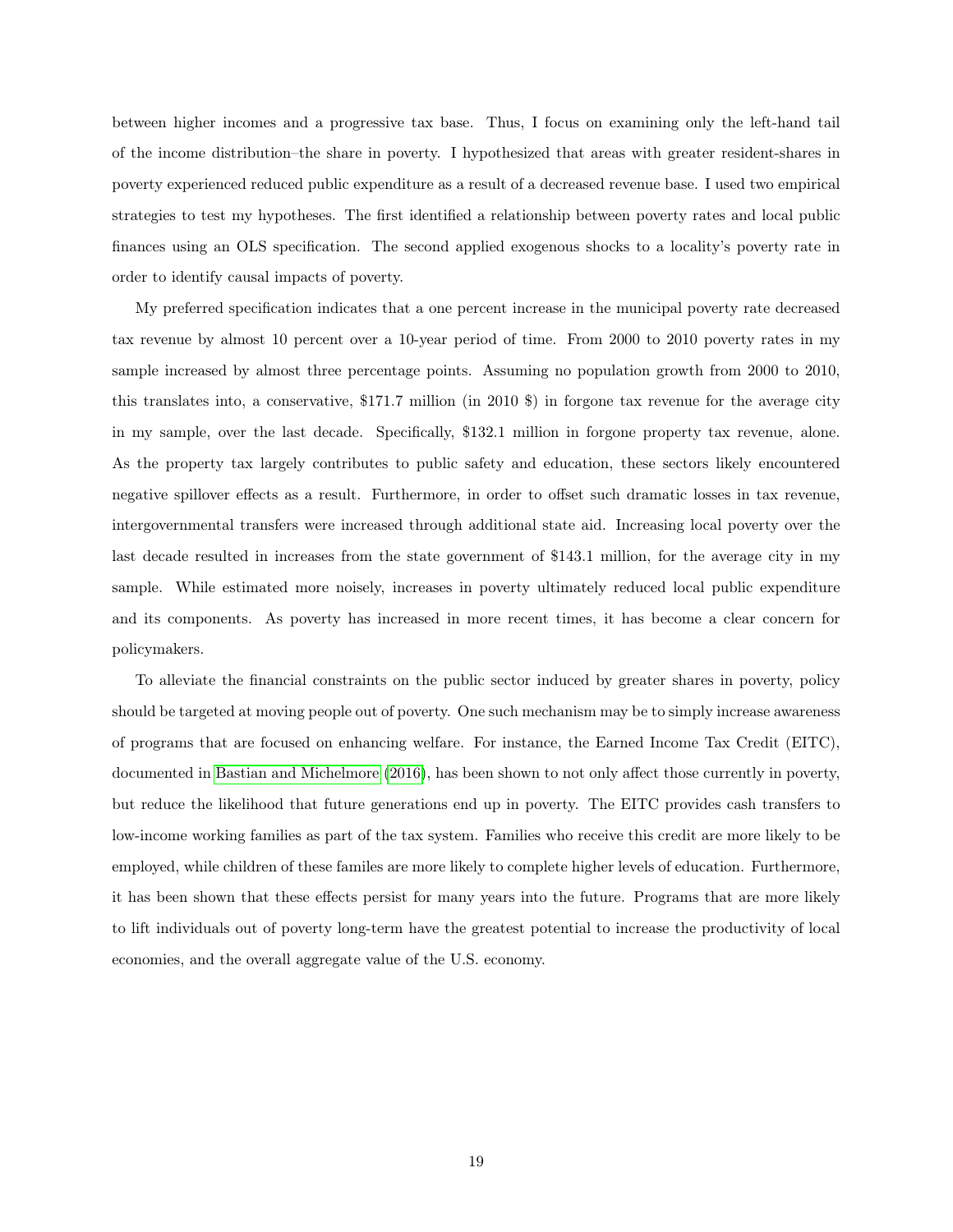## References

- <span id="page-19-11"></span>Alesina, A., R. Baqir, and W. Easterly (1999). Public goods and ethnic divisions. The Quarterly Journal of Economics 114 (4), 1243–1284.
- <span id="page-19-9"></span>Autor, D. H. and M. G. Duggan (2003). The rise in the disability rolls and the decline in unemployment. The Quarterly Journal of Economics  $118(1)$ , 157–206.
- <span id="page-19-10"></span>Bartik, T. J. (1991). Who benefits from state and local economic development policies?
- <span id="page-19-12"></span>Bastian, J. and K. Michelmore (2016). The long-term impact of the earned income tax credit on children's education and employment outcomes. Journal of Labor Economics.
- <span id="page-19-4"></span>Bigsten, A. and J. Levin (2001). Growth, income distribution, and poverty: a review. Number 2001/129. WIDER Discussion Papers//World Institute for Development Economics (UNU-WIDER).
- <span id="page-19-6"></span>Blank, R. M., D. Card, F. Levy, and J. L. Medoff (1993). Poverty, income distribution, and growth: Are they still connected? Brookings Papers on Economic Activity 1993 (2), 285–339.
- <span id="page-19-7"></span>Borge, L.-E. and J. Rattsø (2004). Income distribution and tax structure: Empirical test of the meltzer– richard hypothesis. European Economic Review 48 (4), 805–826.
- <span id="page-19-2"></span>Boustan, L., F. Ferreira, H. Winkler, and E. M. Zolt (2013). The effect of rising income inequality on taxation and public expenditures: Evidence from us municipalities and school districts, 1970–2000. Review of Economics and Statistics 95 (4), 1291–1302.
- <span id="page-19-3"></span>Corcoran, S. and W. N. Evans (2010). Income inequality, the median voter, and the support for public education. Technical report, National Bureau of Economic Research.
- <span id="page-19-1"></span>Duncan, G. J. and J. Brooks-Gunn (1999). Consequences of growing up poor. Russell Sage Foundation.
- <span id="page-19-8"></span>Edin, K. and H. L. Shaefer (2013). Rising extreme poverty in the united states and the response of federal means-tested transfer programs. Social Service Review 87(2), 250–268.
- <span id="page-19-0"></span>Garfinkel, I., L. Rainwater, and T. M. Smeeding (2006). A re-examination of welfare states and inequality in rich nations: How in-kind transfers and indirect taxes change the story. Journal of Policy Analysis and Management 25 (4), 897–919.
- <span id="page-19-5"></span>Gini, C. (1936). On the measure of concentration with special reference to income and statistics. Colorado College Publication, General Series 208, 73–79.